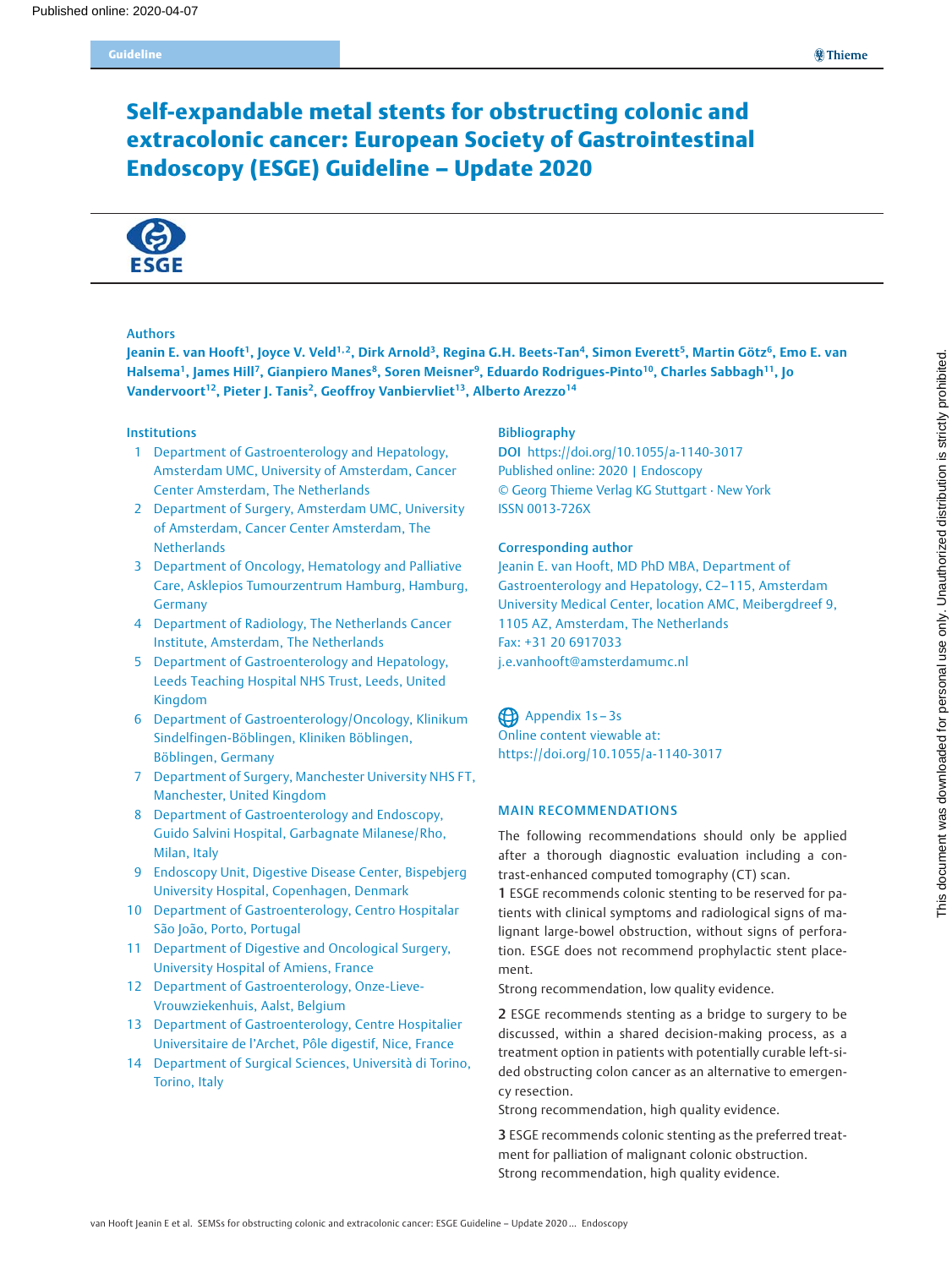4 ESGE suggests consideration of colonic stenting for malignant obstruction of the proximal colon either as a bridge to surgery or in a palliative setting.

Weak recommendation, low quality evidence.

5 ESGE suggests a time interval of approximately 2 weeks until resection when colonic stenting is performed as a bridge to elective surgery in patients with curable left-sided colon cancer.

Weak recommendation, low quality evidence.

6 ESGE recommends that colonic stenting should be performed or directly supervised by an operator who can demonstrate competence in both colonoscopy and fluoroscopic techniques and who performs colonic stenting on a regular basis.

Strong recommendation, low quality evidence.

7 ESGE suggests that a decompressing stoma as a bridge to elective surgery is a valid option if the patient is not a candidate for colonic stenting or when stenting expertise is not available.

Weak recommendation, low quality evidence.

### SOURCE AND SCOPE

This Guideline is an official statement of the European Society of Gastrointestinal Endoscopy (ESGE). It is a revision of the previously published 2014 Guideline addressing the role of self-expandable metal stents for obstructing colonic and extracolonic cancer.

# Introduction

Colorectal cancer is one of the most common cancers worldwide, particularly in the economically developed world [1]. Large-bowel obstruction caused by advanced colonic cancer occurs in 8 %– 13 % of colonic cancer patients [2 – 4]. The management of this severe clinical condition has been controversial [5]. Over the last decade, many articles have been published on the subject of colonic stenting for malignant colonic obstruction, including randomized controlled trials (RCTs) and systematic reviews. Thereby, the role of self-expandable metal stents (SEMSs) in the treatment of malignant colonic obstruction has become better defined. This evidence- and consensus-based clinical guideline has been developed by the European Society of Gastrointestinal Endoscopy (ESGE). It is an update of the previously published guideline [6], and aims to put into perspective the new evidence that has become available over the last 5 years and to provide statements regarding the use of SEMS in the treatment of malignant colonic obstruction.

With the exception of one trial [7], all published RCTs on colonic stenting for malignant obstruction excluded rectal cancers, which were usually defined as within 8 to 10 cm of the anal verge, and colonic cancers proximal to the splenic flexure. Rectal stenting is often avoided because of the presumed association with complications such as pain, tenesmus, incontinence, and stent migration. Proximal colonic obstruction is generally managed with primary surgery, although there are no RCTs to support this assumption. Because of the aforementioned limitations, unless indicated otherwise, the recommendations in this Guideline only apply to left-sided colon cancer arising from the rectosigmoid colon, sigmoid colon, descending colon, and splenic flexure, while excluding rectal cancers and those proximal to the splenic flexure, and other causes of colonic obstruction including extracolonic obstruction.

# Methods

ESGE commissioned this Guideline and appointed a guideline leader (J.v.H.), who invited the listed authors to participate in the project development. The key questions were prepared by the coordinating team (J.V. and J.v.H.) and then approved by the other members. The coordinating team formed task force subgroups, each with its own leader, and divided the key topics among these task forces (see Appendix 1s, online-only Supplementary Material).

Each task force performed a systematic literature search to prepare evidence-based and well-balanced statements on their assigned key questions. The coordinating team independently

### ABBREVIATIONS

| <b>ASA</b>   | American Society for Anesthesiologists         |  |  |  |  |
|--------------|------------------------------------------------|--|--|--|--|
| <b>CI</b>    | confidence interval                            |  |  |  |  |
| <b>CT</b>    | computed tomography                            |  |  |  |  |
| <b>CTC</b>   | computed tomography colonoscopy                |  |  |  |  |
| <b>ECM</b>   | extracolonic malignancy                        |  |  |  |  |
| <b>ESGE</b>  | European Society of Gastrointestinal Endoscopy |  |  |  |  |
| <b>GRADE</b> | Grading of Recommendations Assessment, De-     |  |  |  |  |
|              | velopment and Evaluation                       |  |  |  |  |
| <b>HR</b>    | hazard ratio                                   |  |  |  |  |
| ICU          | intensive care unit                            |  |  |  |  |
| <b>MOPC</b>  | malignant obstruction of proximal colon        |  |  |  |  |
| <b>OTW</b>   | over-the-[quide]wire                           |  |  |  |  |
| OR           | odds ratio                                     |  |  |  |  |
| <b>RCT</b>   | randomized controlled trial                    |  |  |  |  |
| <b>RR</b>    | risk ratio                                     |  |  |  |  |
| <b>SD</b>    | standard deviation                             |  |  |  |  |
| <b>SEMS</b>  | self-expandable metal stent                    |  |  |  |  |
| <b>TDT</b>   | transanal decompression                        |  |  |  |  |
| TTS          | through-the scope                              |  |  |  |  |
|              |                                                |  |  |  |  |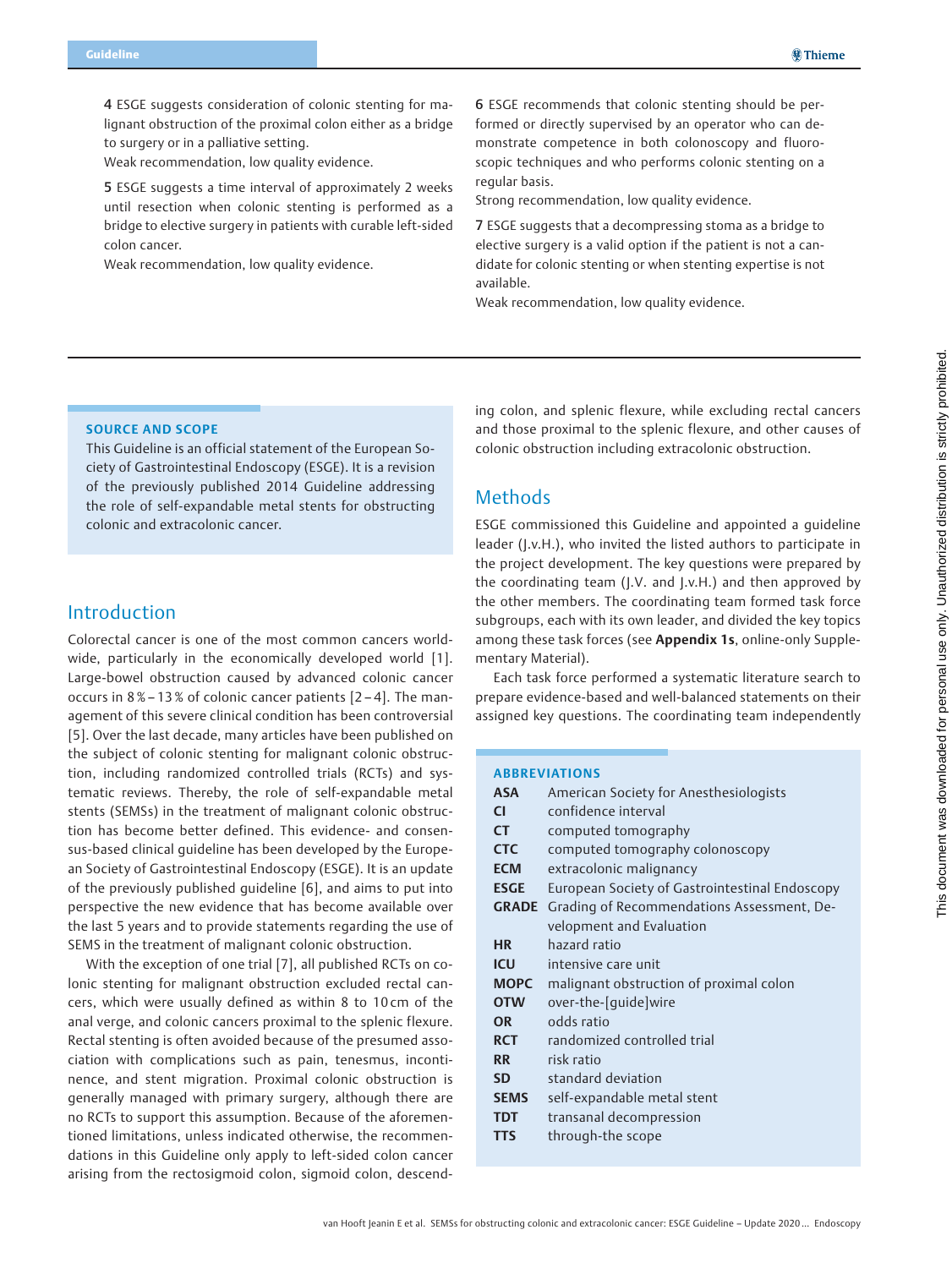performed systematic literature searches with the assistance of a librarian. The Medline, EMBASE, and Cochrane Library databases were searched including at a minimum the following key words: colon, cancer, malignancy or neoplasm, obstruction, and stents. All articles studying the use of colonic stenting for malignant large-bowel obstruction were selected by title or abstract. After further exploration of the content, articles containing relevant data were then included and summarized in the literature tables of the key topics (see Appendix 2s, Tables 1s-5s). All selected articles were graded by the level of evidence and strength of recommendation according to the Grading of Recommendations Assessment, Development and Evaluation (GRADE) system [8]. The literature searches were updated until July 2019.

Each task force proposed statements on their assigned key questions which were discussed and voted on during the plenary meeting held in September 2019, Amsterdam, The Netherlands. An overview of the statements of the previous guideline published in 2014 [6] versus the updated statements was created (Appendix 3s). In October 2019, a draft prepared by the coordinating team was sent to all group members. After agreement of all members had been obtained, the manuscript was reviewed by two external reviewers and was sent for further comments to the ESGE national societies and individual members. After this, the manuscript was submitted to the journal Endoscopy for publication. All authors agreed on the final revised manuscript.

This Guideline was issued in 2020 and will be considered for review in 2025 or sooner if new and relevant evidence becomes available. Any updates to the Guideline in the interim will be noted on the ESGE website: http://www.esge.com/esgeguidelines.html.

# Recommendations and statements

General considerations before colonic stenting

### RECOMMENDATION

ESGE recommends colonic stenting to be reserved for patients with clinical symptoms and radiological signs of malignant large-bowel obstruction, without signs of perforation. ESGE does not recommend prophylactic stent placement.

Strong recommendation, low quality evidence.

Colonic stenting is indicated only in those patients with both obstructive symptoms and radiological findings suspicious of malignant large-bowel obstruction. Obstruction is a predominant complication of the tumor in patients treated primarily with chemotherapy because of metastasized colorectal cancer at diagnosis [9]. Colonoscopic nontraversability, i. e., the inability to advance the scope beyond the tumor, has been suggested as a risk factor for the development of symptomatic bowel obstruction during treatment with primary chemotherapy [10 – 12]. Nevertheless, prophylactic stenting for patients with colonic malignancy without evidence of symptomatic obstruction is strongly discouraged because of the potential risks associated with colonic stenting.

The only absolute contraindication for colonic stenting is perforation. In addition, colonic stenting is less successful in patients with peritoneal metastases and tumors close to the anal verge (< 5 cm), the latter because of tenesmus [13 – 15]. There is no high quality literature to grade the severity of the obstruction. A Japanese group developed the ColoRectal Obstruction Scoring System (CROSS) aimed at aiding the evaluation of severity of colonic obstruction [16]. Studies comparing the outcomes of total and subtotal obstruction used different definitions (e. g. based on symptoms, radiologic, or endoscopic findings) and reported inconsistent outcomes. Increasing age and American Society of Anesthesiologists (ASA) classification ≥ III do not affect stenting outcome (i. e., clinical success and complications) in several observational studies [17 – 22], although these are well-known risk factors for postoperative mortality after surgical treatment of large-bowel obstruction  $[23 - 25]$ .

## RECOMMENDATION

ESGE recommends performing contrast-enhanced computed tomography (CT) scan when malignant colonic obstruction is suspected.

Strong recommendation, low quality evidence.

When malignant colonic obstruction is suspected, contrastenhanced CT imaging is recommended because it can diagnose obstruction (sensitivity 96 %, specificity 93 %), define the level of the stenosis in 94 % of cases, accurately identify the etiology in 81 % of cases, and provide correct local and distal staging in the majority of patients [5, 26]. When CT is inconclusive about the etiology of the obstructing lesion, colonoscopy may be helpful to evaluate the exact cause of the stenosis.

Regarding cecal pneumatosis on CT, one small retrospective study of 10 patients has been published concluding that despite CT findings of cecal pneumatosis, the cecum was deemed to be viable intraoperatively in all patients [27]. The authors concluded that cecal pneumatosis alone is not a reliable predictor of cecal ischemia in patients presenting with acute malignant large-bowel obstruction and that colonic stenting should not be precluded in these patients. However, as literature is very scarce on this subject, no recommendations regarding cecal pneumatosis and colonic stenting can be made.

# RECOMMENDATION

ESGE recommends examination of the remaining colon to exclude synchronous pathology in patients with potentially curable colonic cancer, either before or no more than 6 months after alleviation of the colonic obstruction. Strong recommendation, low quality evidence.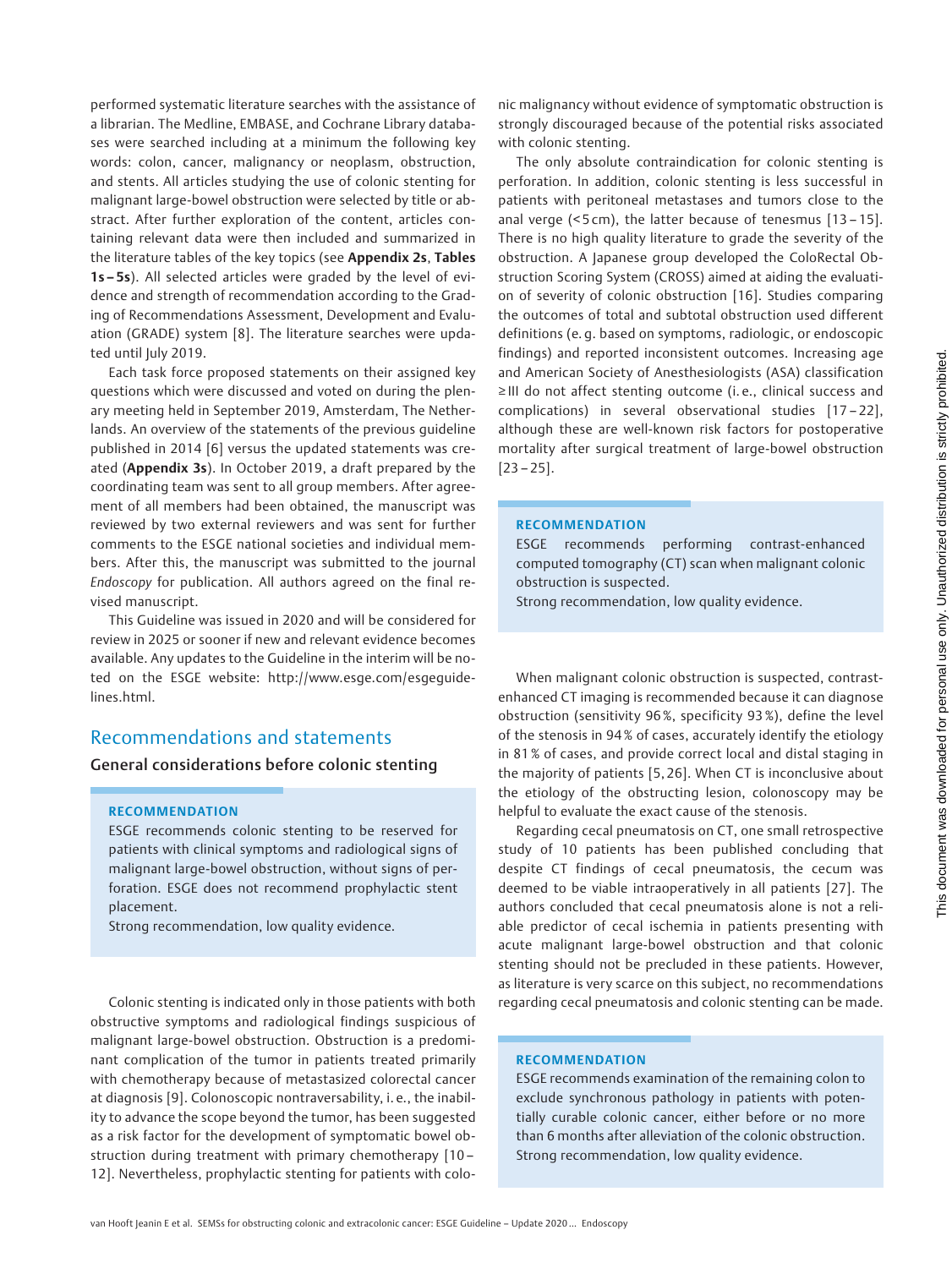The risk of proximal neoplasia increases in the presence of distal lesions. European studies, including three that are population-based, show that synchronous colorectal tumors occur in 3 %– 4 % of patients diagnosed with colorectal cancer [28 – 31]. Since 2014, several studies have assessed preoperative through-the-stent colonoscopy in patients with stenosing colorectal cancer [32 – 35]. The majority of patients underwent bowel cleansing with polyethylene glycol [33, 34]. Completed preoperative colonoscopy rates ranged from 62.5 % to 96.6 % [32 – 34], with the lowest rate increasing to 87.5 % when an additional gastroscope was used [34]. Incomplete colonoscopy was mostly related to the degree of stent expansion. Synchronous colorectal cancers were diagnosed in 0 %– 17.9 % of cases and adenomatous lesions in 29.4 % – 60.7% [32 – 34]. One study described a patient having subclinical subdiaphragmatic free air (2.1 %) and eight having self-limited minor bleeding (16.6 %) after the procedure [34].

CT colonography is at least as effective as colonoscopy in identifying colonic lesions (sensitivity 97.56 % vs. 92.68 %, negative predictive value 93.75 % vs. 83.3 %), more frequently allowing complete colon visualization (100% vs. 62%) [36]. However, the clinical impact of CT colonography in stenosing colorectal cancer is debatable, as it correctly changes the primary surgical plan in only 1.9 % of patients. Moreover, there is a risk of false-positive results [37]. Positron emission tomography (PET)/CT has a high sensitivity and negative predictive value in recognizing synchronous lesions in patients with obstructive colorectal cancer. It would thus allow definition of the correct surgical plan [38 – 40], although it is infrequently used in clinical practice.

In general, exploration of the remaining colon is advisable in patients with distal stenosing colorectal cancer, but no studies have specifically evaluated its ideal timing. Colon exploration may be performed either before or no more than 6 months after alleviation of the colonic obstruction. Both conventional colonoscopy and CT colonography are feasible, but some risk of complications and potential spread of tumor cells through endoscopic manipulation may be related to preoperative colonoscopy.

When a malignancy is suspected after diagnostic studies, a small number of patients will have a benign cause of obstruction. Two RCTs comparing SEMS as a bridge to surgery versus emergency surgery in patients with left-sided malignant obstruction reported benign obstructive lesions in 4.6 % (3/65) [41] and 8.2% (8/98) [42] of the randomized patients. These benign colonic lesions that mimic malignancy are usually due to diverticular disease. Further evidence of the difficulty of this distinction is also reflected by a systematic review, showing a 2.1 % prevalence of underlying adenocarcinoma of the colon in 771 patients in whom acute diverticulitis was diagnosed through CT imaging [43]. Stent placement in active diverticular inflammation is associated with a risk of perforation and should therefore be avoided [44]. Additionally, pathological confirmation of malignancy before emergency stent placement is often not feasible and is not required prior to colonic stenting. However, endoscopic biopsy for confirmation of malignancy should preferably be obtained during the stent placement procedure, as it may modify the further management of the stented patient [45 – 47]. In cases where pathology shows benign disease, one has to consider the possibility of sampling error. Otherwise, early resection of a suspected benign obstruction might be indicated.

### RECOMMENDATION

ESGE suggests that patients with a colonic obstruction should receive preparation with an enema to clean the colon distal to the stenosis in order to facilitate stricture visualization and stent placement.

Weak recommendation, low quality evidence.

### RECOMMENDATION

ESGE does not recommend antibiotic prophylaxis specifically for colonic stenting.

Strong recommendation, low quality evidence.

### RECOMMENDATION

ESGE recommends that colonic stenting for diverticular disease should be avoided.

Strong recommendation, low quality evidence.

### RECOMMENDATION

ESGE recommends to take endoscopic biopsies of an obstructing tumor; however pathological confirmation of malignancy should not persistently be pursued in an urgent setting, such as during stent placement for acute colonic obstruction.

Strong recommendation, low quality evidence.

Symptomatic bowel obstruction is a relative contraindication to oral bowel cleansing. The majority of studies do not report on performance of bowel preparation or cleansing enemas before stent placement. Among studies published since 2014, use of a cleansing enema before stent placement was mentioned in only 16.4 %, and in 1.2 % oral bowel preparation was performed according to tolerance or in the circumstances of incomplete obstruction. A post hoc analysis of a prospective multicenter study showed that preparation with a cleansing enema facilitated stent placement, resulting in slightly fewer procedures exceeding a procedure time beyond the 75th percentile (23.8 % vs. 28.9 %, odds ratio [OR] 0.5, P < 0.01) [48].

Antibiotic prophylaxis before colonic stenting in patients with malignant colonic obstruction is not indicated because the risk of fever and bacteremia after stent insertion is very low. One prospective study analyzed 64 patients with colorectal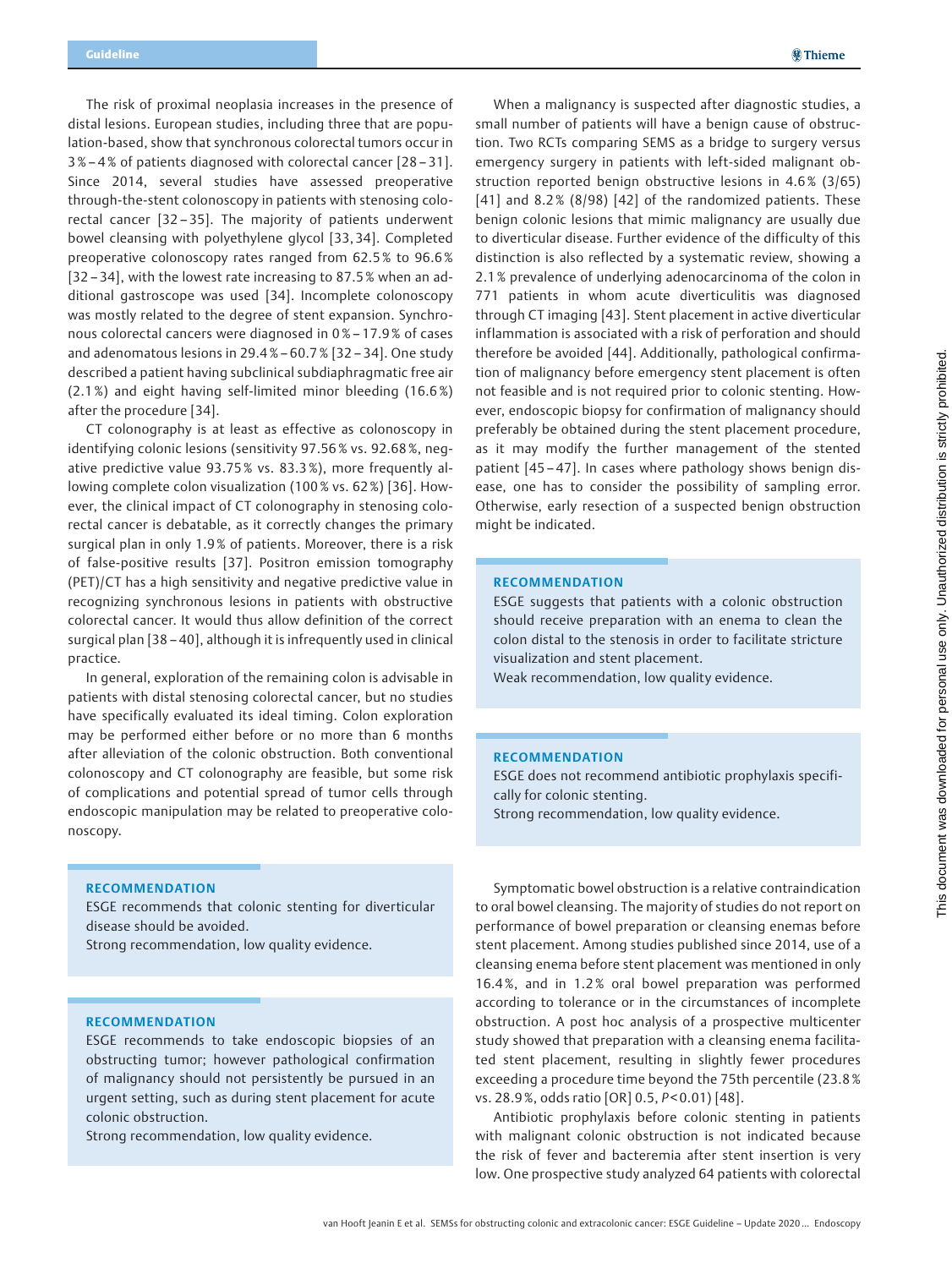cancer who underwent a stent procedure [49]. Four of 64 patients (6.3 %) had a positive post-stenting blood culture and none of the patients developed symptoms of infection within 48 hours following stent placement. Prolonged procedure time was associated with transient bacteremia (36 vs. 16 minutes, P< 0.01). One other retrospective series of 233 patients undergoing colonic stenting for malignant obstruction described that blood cultures had been drawn for unspecified reasons in 30 patients within 2 weeks after stent placement, showing bacteremia/fever in seven patients (3 %), which was reported as a minor complication [21]. A propensity score-matched analysis of prophylactic antibiotics for colonic stenting showed no significant differences in post-SEMS insertion infectious complications, such as fever, bacteremia, and systemic inflammatory response syndrome [50].

### RECOMMENDATION

ESGE recommends that colonic stenting should be performed or directly supervised by an operator who can demonstrate competence in both colonoscopy and fluoroscopic techniques and who performs colonic stenting on a regular basis.

Strong recommendation, low quality evidence.

Several noncomparative studies addressed the learning curve of single endoscopists performing colonic stenting [22, 51 – 54]. In most of these studies, it was mentioned that the endoscopists were experienced in colonoscopy. Two studies showed an increase in technical success and a decrease in the number of stents used per procedure after performance of at least 20 procedures [51, 52]. Two other retrospective series have shown that operator experience affects stenting outcome. The first reported significantly higher technical and clinical success rates when the stent was inserted by an operator who had performed at least 10 colonic stent procedures [22]. The second showed a significantly increased immediate perforation rate when colonic stent placement was performed by endoscopists inexperienced in pancreaticobiliary endoscopy [21]. The authors of the latter article explained the lower immediate perforation rate by the skills that therapeutic endoscopic retrograde cholangiopancreatography (ERCP) endoscopists have in traversing complex strictures, understanding fluoroscopy, and deploying stents [21]. Based on the current data, it is difficult to recommend a specific minimum number of performed stent placements. As experience is a significant predictor of success, colonic stent placements should be performed or directly supervised by a competent interventional endoscopist.

# Technical considerations of colonic stenting

### RECOMMENDATION

ESGE suggests that colonic stenting should be performed with the combined use of endoscopy and fluoroscopy. Weak recommendation, low quality evidence.

Colonic stenting can be performed using either the throughthe-scope (TTS) or the over-the-[guide]wire (OTW) technique. The OTW technique is performed using fluoroscopic guidance with or without tandem endoscopic monitoring. Purely radiologic stent placement is performed by advancing the stent deployment system over a stiff guidewire, and technical and clinical success rates of  $83\% - 100\%$  and  $77\% - 100\%$  have been reported in observational studies [55 – 61]. Retrospective studies that compared endoscopy combined with fluoroscopic guidance versus solely radiography for stent placement show comparable success rates, although some studies show a trend towards higher technical success when either the endoscopic or the combined technique is used compared to solely radiography [22, 48, 62 – 67].

### RECOMMENDATION

ESGE recommends not to perform stricture dilation in the setting of colonic stenting. Strong recommendation, low quality evidence.

Although based on low quality evidence, there are strong indications that stricture dilation either just before or after colonic stent placement adversely affects the clinical outcome and particularly increases the risk of colonic perforation [13, 18, 21, 67, 68]. Pooled analyses of mainly retrospective data from series that mostly included patients with malignant strictures, also revealed an increased risk of perforation after stricture dilation [63, 69, 70]. In addition, no significant effects of balloon dilation on technical success [48, 67] and clinical success [67] were observed.

## RECOMMENDATION

ESGE recommends the use of uncovered SEMS in the curative setting. Strong recommendation, low quality evidence.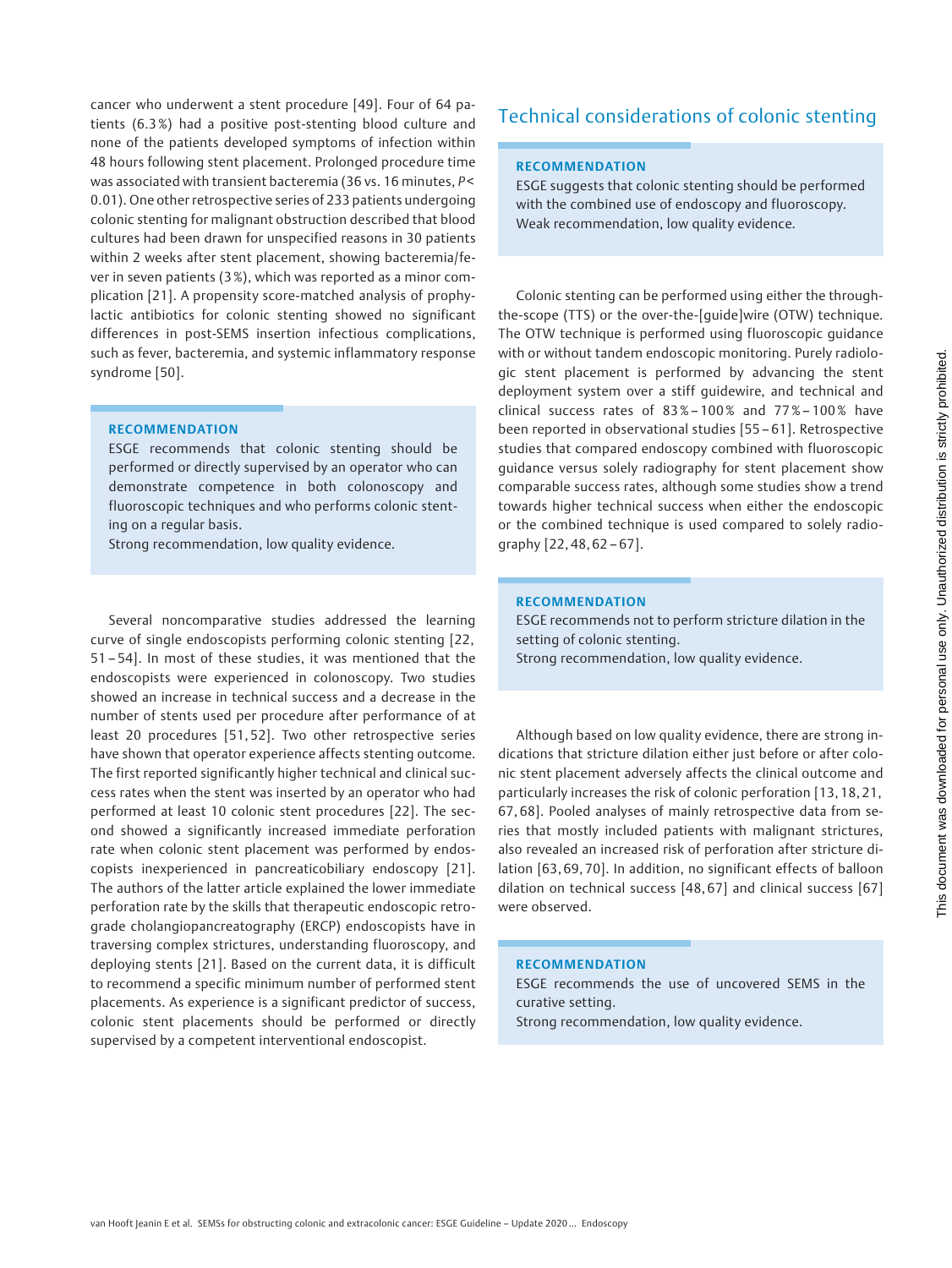### RECOMMENDATION

ESGE suggests the use of uncovered SEMS in the palliative setting.

Weak recommendation, low quality evidence.

### RECOMMENDATION

ESGE suggests to individually tailor the length of the stent to the length of the stenosis and location of the tumor, whereby the stent should preferably extend beyond the stricture at both ends by 1.5 – 2 cm. Weak recommendation, low quality evidence.

A meta-analysis from 2019, including one RCT, seven prospective observational studies, and two retrospective studies, compared covered and uncovered SEMSs either as a bridge to surgery in the curative setting or as palliative treatment. Uncovered SEMSs were associated with fewer complications (risk ratio [RR] 0.57), including less tumor overgrowth (RR 0.29) and SEMS migration (RR 0.29), longer SEMS patency (mean duration 18 months), and fewer re-insertions (RR 0.38), although the risk of tumor ingrowth was higher (RR 4.53) [71]. Technical and clinical success did not differ. These observations confirm the results of two earlier meta-analyses, showing less migration but more tumor ingrowth for uncovered SEMS [72, 73]. In the palliative setting, migration can be treated with stent replacement or stent-in-stent techniques [74, 75]. However, in bridge-to-surgery patients, most patients with stent migration are treated with earlier surgery.

Evidence is too limited to recommend on the ideal stent diameter. Comparisons of SEMSs with several diameters did not show any differences in technical success, clinical success, or adverse events including perforation [22, 76 – 79]. Smallercaliber stents were considered to produce less mechanical stress, with a potentially decreased perforation rate [76, 79]. However, a few studies have suggested an association between small-diameter stents (< 24mm) and adverse events, in particular stent migration [21, 80 – 82].

Conflicting results regarding ideal stent length have been reported [13, 17, 22, 48, 60, 76, 83 – 86]. Longer stents may allow for better conformability to tumor stricture, especially when located in flexures. Distal stent markers should be located proximal to the obstruction in anticipation of stent foreshortening. It is recommended to use a stent that is long enough to bridge the stenosis and to extend at least 1.5 – 2 cm on each side of the lesion, taking into account the degree of shortening after stent deployment.

Several studies have shown no differences in efficacy and safety between different stent designs [58, 75, 87 – 89].

# Clinical indication: colonic stenting as a bridge to elective surgery

## RECOMMENDATION

ESGE recommends stenting as a bridge to surgery to be discussed, within a shared decision-making process, as a treatment option in patients with potentially curable leftsided obstructing colon cancer as an alternative to emergency resection. This discussion should include the following factors: availability of required stenting expertise, risk of stent-related perforation, higher recurrence rates, similar overall survival and postoperative mortality, lower overall complication rates and permanent stoma rates, higher proportion of laparoscopic one-stage surgery procedures, and technical and clinical failure rates of stenting.

Strong recommendation, high quality evidence.

Interpretation of the literature on stenting as a bridge to surgery can be challenging. There are a large number of retrospective and cohort studies with conflicting results, some of which have been included in meta-analyses. Most randomized trials were published almost a decade ago and were relatively small [41, 42, 90 – 95]. The (long-term) results of the two largest and recently completed trials (CREST and ESCO) are becoming available [94, 96].

Details of the patient populations often lack clear definitions and there are heterogeneities of interventions and study populations. These include stage and curability of the patients' disease, severity of obstruction based on both clinical symptoms and imaging findings, and type of emergency surgery performed. Concerning the latter issue, creation of only a decompressing stoma in the emergency setting is also a bridging technique similar to colonic stenting, and it has a different risk profile compared with emergency resection. Treatment decisions are highly dependent on treatment intent, but many studies on stenting as bridge to surgery mix palliative and curative cases. Furthermore, the intention of treatment is often difficult to determine in the emergency setting, and the effectiveness of multimodality treatment in stage IV disease is improving.

Most of the literature concerns left-sided obstructing colon cancer excluding (distal) rectal cancers, but similar clinical issues have been raised regarding right-sided malignant obstruction proximal to the splenic flexure [97 – 99].

Sensitivity analysis has shown that experience and volume might influence long-term outcome, based on meta-analyses of studies with technical success rates < 90 % versus ≥ 90%, and studies including < 40 versus ≥ 40 SEMS cases [100]. Therefore, unit experience and expertise may also influence treatment decisions.

The literature shows technical and clinical failure rates of up to 25 % for colonic stenting, influenced by expertise, technique, and location of the obstruction (i. e., colonic/sigmoid flexures)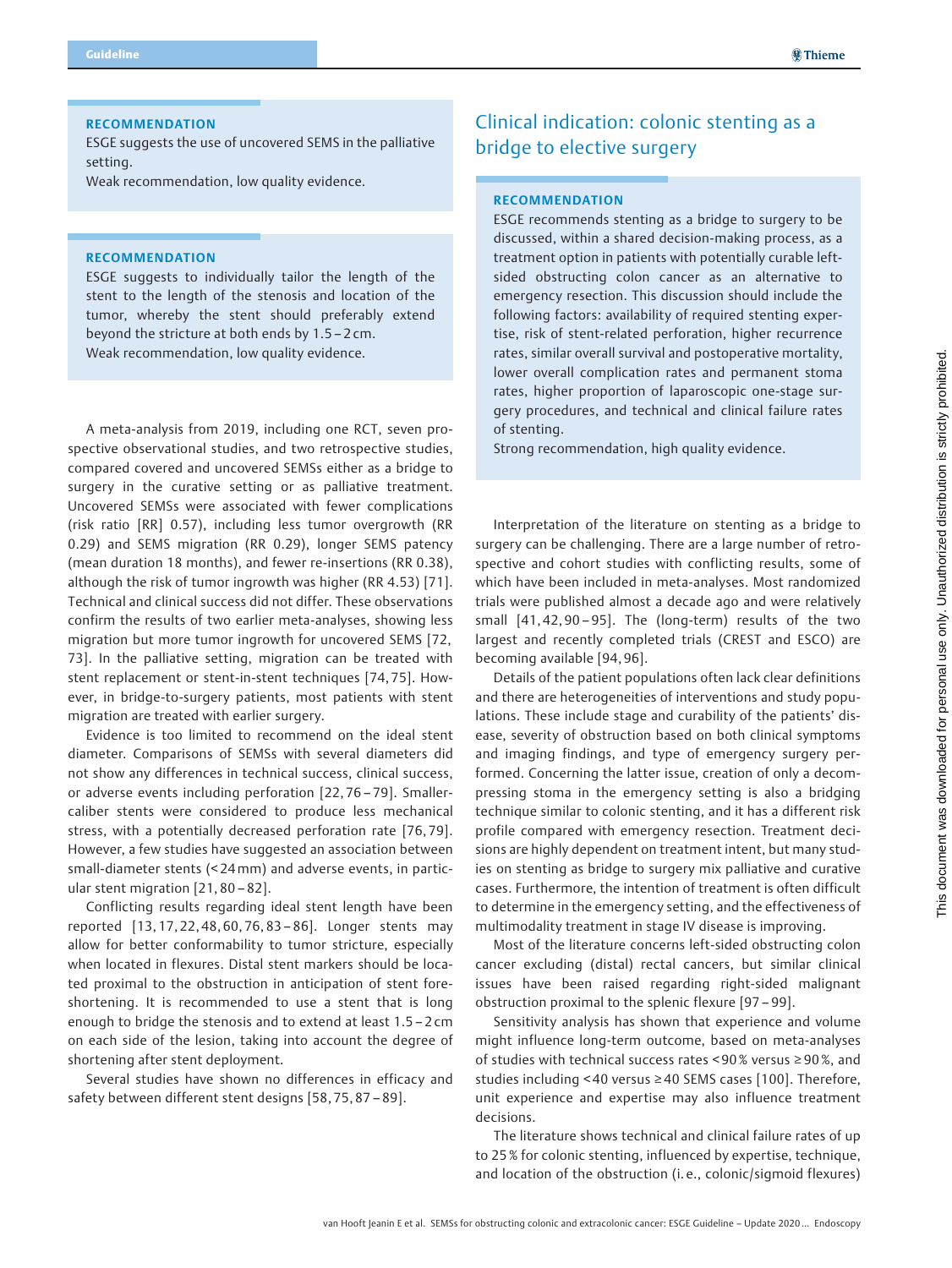[76, 101 – 106]. Considering short-term outcomes, meta-analyses have shown lower morbidity rates after stenting as a bridge to surgery than emergency surgery [107, 108], similar postoperative mortality rates [107], and a higher proportion of primary anastomoses [108].

There are few studies available on the oncological implications of stent-related perforation. These reports mostly consider clinically overt perforations. In a subgroup analysis of the Dutch Stent-in 2 trial, Sloothaak et al. demonstrated an increased recurrence risk in patients with stent-related perforation (clinically overt and occult,  $n=6$ ) compared to patients without a stent-related perforation [109]. Similar comparisons of patients with versus without a stent-related perforation were performed in a Dutch population-based study (17 perforations) showing, respectively, a 3-year locoregional recurrence of 18 % versus 11 % ( $P = 0.43$ ), 3-year disease-free survival of 49 % versus 60% (P=0.72), and 3-year overall survival of 61% and 75% (P= 0.53) [110]. Currently available data are still underpowered but suggest a negative impact of stent-related perforation on oncological outcomes. The initial RCTs showed relatively high rates of bowel perforation, which led to premature termination of two trials [41, 42]. More recent trials have shown perforation rates below 10 % [94]. Sensitivity analyses revealed that 3-year overall survival was significantly better in studies with a perforation rate less than 8 % compared to those with 8 % or higher [100]. It has been arqued that oncologic outcome after perforations might be different depending on the cause of the perforation or the presence of symptoms (e. g. guidewire- or stent expansion-related, clinically silent or overt), but too few data are available to confirm this. Other similar factors, such as forceful stent expansion of the tumor, could introduce cancer cells into vessels, thereby facilitating dissemination [111]. Furthermore, colonic stenting may promote perineural invasion as detected in resected specimens, albeit not translating into poorer oncologic outcomes [112, 113]. So far, there are insufficient data to support these theories and findings.

A recent meta-analysis showed higher overall recurrence (37.0 % vs. 25.9 %; RR 1.425, 95 % confidence interval [CI] 1.002 – 2.028;  $P = 0.049$ ) and systemic recurrence (RR 1.627, 95 %CI 1.009 – 2.621,  $P = 0.046$ ) in the colonic stenting group. Nevertheless, this did not translate into significantly worse 3 year disease-free survival or 3-year overall survival [107]. These results were confirmed by another meta-analysis that showed no differences in 5-year disease-free survival and 5-year overall survival [100]. Moreover, unpublished data related to the ESCO study and the CREST study (A. Arezzo and J. Hill, Guideline discussion, Amsterdam, 3 September 2019) show similar overall, systemic, and local recurrences for both groups.

Long-term advantages of colonic stenting over emergency resection include a lower permanent stoma risk and higher primary anastomosis rates [100, 110]. Considering the outcome measures of hospital stay and quality of life, the data are sparse and inconclusive.

For individual patients, decision making might be influenced by the relative importance of particular end points. For a young fit patient, the chance of stoma reversal in the long run is likely to be high [110], while a potentially higher risk of distant recurrence might result in a preference for emergency resection. For elderly patients, short-term outcomes might be more important, especially the lower risk of complications and lower chance of a stoma.

As an alternative to colonic decompression, insertion of a transanal decompression tube (TDT) is only rarely done, with most case series being performed in south-east Asian countries. A recent meta-analysis on TDT versus colonic stenting as a bridge to surgery reported lower technical success, lower clinical success, fewer primary tumor resections, fewer primary anastomoses, and more stomas for TDT than colonic stenting [114]. Therefore, ESGE does not recommend TDT placement over colonic stent placement.

▶ Table 1 summarizes the high quality evidence from metaanalyses regarding the short-term outcomes of SEMS placement as a bridge to surgery versus emergency surgery, and ▶ Table 2 summarizes the oncological outcomes.

#### RECOMMENDATION

ESGE suggests reluctance regarding colonic stenting of long-segment stenosis in a curative setting. Weak recommendation, low quality evidence.

A post hoc evaluation of a prospective observational study revealed that stricture length of at least 5 cm was associated with technical difficulty in colonic stenting [48], whereas another retrospective study comparing strictures up to 4 cm and longer than 4 cm revealed no significant differences in technical success, clinical success, and re-obstruction [122]. Boyle et al. showed that shorter strictures and wider angulation distal to the obstruction were significantly associated with successful deployment and clinical decompression [123]. Furthermore, perforation was associated with longer strictures. In addition, malignant strictures had a shorter median length compared to strictures due to diverticular disease or external compression (40 vs. 65 mm, P<0.001). Notably, a meta-analysis showed that perforation rates were significantly higher for benign than for malignant strictures (18.4 % versus 7.5 %) [70].

Based on these findings, care should be taken when stenting a relatively long stricture as this might be caused by a benign lesion (e. g. diverticulitis), with a potentially higher risk of perforation. Furthermore, locally advanced tumors (cT4] might have an indication for induction therapy, which might be another argument for refraining from colonic stenting in large bulky lesions.

### RECOMMENDATION

ESGE suggests a time interval of approximately 2 weeks until resection when colonic stenting is performed as bridge to elective surgery in patients with curable leftsided colon cancer.

Weak recommendation, low quality evidence.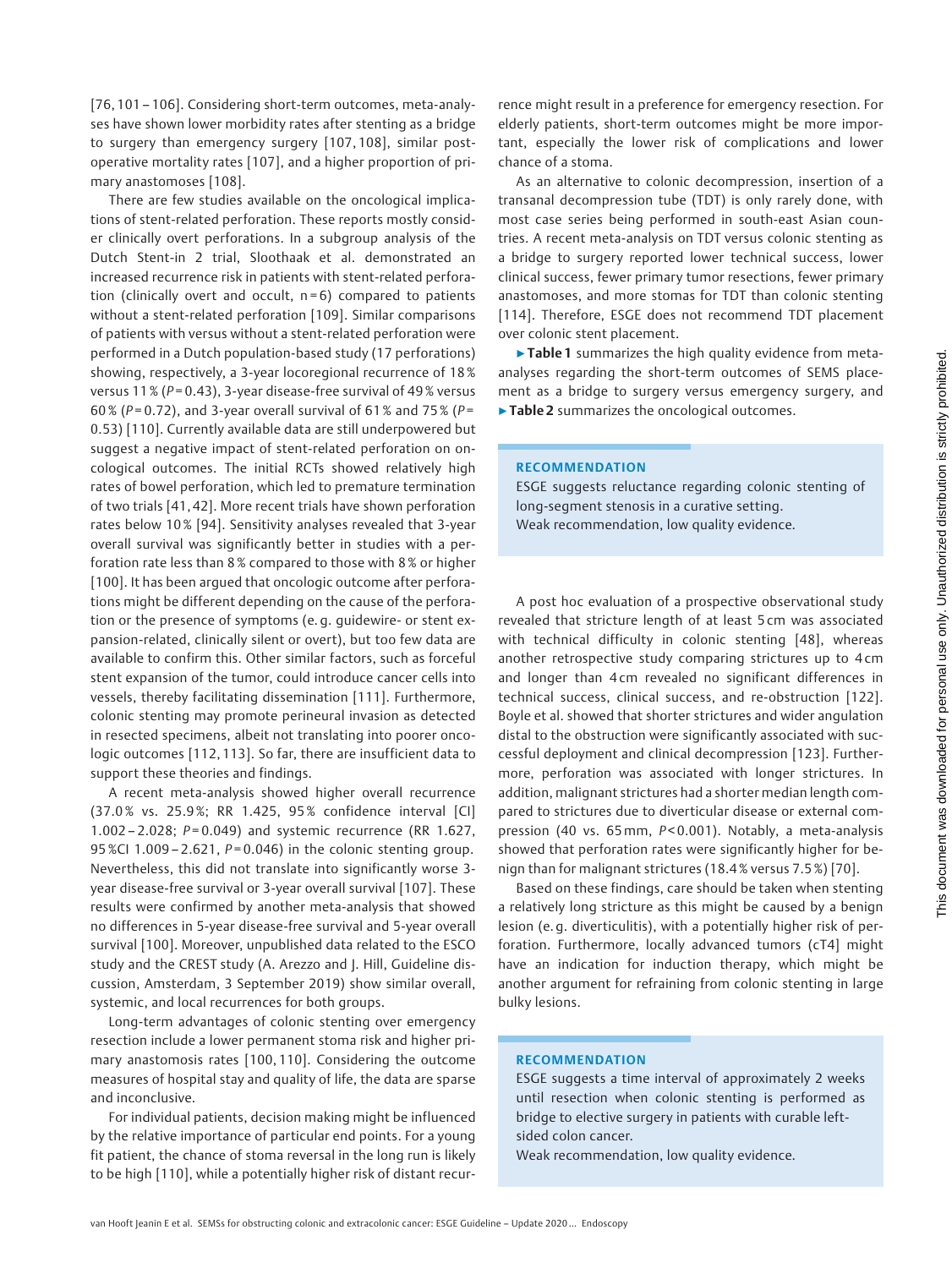| First author,<br>year          | <b>Study population</b>                                                                                                                             | <b>Results</b>                                                                                                                                                                                                                                                                                                                                                                                                                                                                                                                                                                        | <b>Study design</b><br><b>Level of evidence</b>             |  |  |
|--------------------------------|-----------------------------------------------------------------------------------------------------------------------------------------------------|---------------------------------------------------------------------------------------------------------------------------------------------------------------------------------------------------------------------------------------------------------------------------------------------------------------------------------------------------------------------------------------------------------------------------------------------------------------------------------------------------------------------------------------------------------------------------------------|-------------------------------------------------------------|--|--|
| Foo, 2019<br>$[107]$           | Patients with acute left-sided<br>malignant colonic obstruction<br>7 RCTs<br>Preoperative SEMS (n = 222)<br>Emergency surgery (n = 226)             | SEMS vs. emergency surgery:<br>• Lower overall complication risk (RR 0.605, 95 %CI 0.382 - 0.958)<br>• No significant difference in 30-day mortality (RR 0.963, 95 %CI<br>$0.468 - 1.982$                                                                                                                                                                                                                                                                                                                                                                                             | Meta-analysis of<br><b>RCTs</b><br>High quality<br>evidence |  |  |
| Yang, 2018<br>$[108]$          | Patients with acute left-sided<br>obstructive colorectal cancer<br>8 RCTs<br>Preoperative SEMS (n = 251)<br>Emergency surgery ( $n = 246$ )         | SEMS vs. emergency surgery:<br>• Lower direct stoma rate (OR 0.46, 95 %Cl 0.30 - 0.70)<br>- Higher successful primary anastomosis rate (OR 2.29, 95 %CI 1.52 -<br>3.45)<br>· Fewer post-procedural complications (OR 0.39, 95 %CI 0.18 - 0.82)<br><b>Fewer wound infections (OR 0.49, 95 %CI 0.27 - 0.87)</b>                                                                                                                                                                                                                                                                         | Meta-analysis of<br><b>RCTs</b><br>High quality<br>evidence |  |  |
| Allievi, 2017<br>$[115]$       | Patients with left-sided malig-<br>nant colorectal obstruction<br>7 RCTs<br>Preoperative SEMS (n = 222)<br>Emergency surgery (n = 226)              | SEMS vs. emergency surgery:<br>· Fewer postoperative complications (RR 0.6, 95 %CI 0.38 - 0.96)<br><b>Fewer stomas (RR 0.64, 95 %CI 0.51 - 0.80)</b><br>• No significant difference in primary anastomosis rate (RR 1.20, 95 %CI<br>$0.95 - 1.52$<br>• No significant difference in anastomotic leakages (RR 0.93, 95 %CI<br>$0.45 - 1.92$<br>• No significant difference in in-hospital mortality (RR 0.98, 95 %CI<br>$0.53 - 1.82$                                                                                                                                                  | Meta-analysis of<br><b>RCTs</b><br>High quality<br>evidence |  |  |
| Arezzo, 2017<br>$[116]$        | Patients with left-sided malig-<br>nant colonic obstruction<br>8 RCTs<br>Preoperative SEMS (n = 251)<br>Emergency surgery (n = 246)                 | SEMS vs. emergency surgery:<br>• Lower overall morbidity rate (RR 0.59, 95 %CI 0.38 - 0.93)<br><b>EXECUTE:</b> Fewer temporary stomas (RR 0.67, 95 %CI 0.54 - 0.83)<br>Higher primary anastomosis rate (RR 1.29, 95 %Cl 1.01 - 1.66)<br>• No significant difference in overall mortality <60 days after<br>surgery (RR 0.98, 95 %Cl 0.53 - 1.82)                                                                                                                                                                                                                                      | Meta-analysis of<br><b>RCTs</b><br>High quality<br>evidence |  |  |
| Wang, 2017<br>[117]            | Patients with left-sided<br>colorectal cancer with<br>malignant obstruction<br>9 RCTs<br>Preoperative SEMS (n = 281)<br>Emergency surgery (n = 313) | SEMS vs. emergency surgery:<br>- Higher one-stage anastomosis rate (OR 2.56, 95 %Cl 1.79 - 3.66,<br>$P < 0.0001$ )<br>• No significant difference in anastomotic leakages (OR 1.12, 95 %CI<br>$0.55 - 2.30, P = 0.75$<br>• Lower postoperative mortality rate (OR 0.51, 95 %CI 0.26 - 0.98,<br>$P = 0.04$ )<br><b>Fewer minor complications (OR 0.65, 95 %CI 0.45 - 0.93, <math>P = 0.02</math>)</b>                                                                                                                                                                                  | Meta-analysis of<br><b>RCTs</b><br>High quality<br>evidence |  |  |
| <b>Huang</b> , 2014<br>$[118]$ | Patients with acute left-sided<br>malignant colonic obstruction<br>7 RCTs<br>Preoperative SEMS (n = 195)<br>Emergency surgery (n = 187)             | SEMS vs. emergency surgery:<br>Higher primary anastomosis rate (OR 2.01, 95 %Cl 1.21 - 3.31)<br>• Lower overall complication rate (OR 0.30, 95 %CI 0.11 - 0.86)<br>· Fewer wound infections (OR 0.31, 95 %CI 0.14 - 0.68)<br>• No significant difference in anastomotic leakage rate (OR 0.74, 95 %CI<br>$0.33 - 1.67$<br>• No significant difference in mortality (OR 0.88, 95 %CI 0.40 – 1.96)                                                                                                                                                                                      | Meta-analysis of<br><b>RCTs</b><br>High quality<br>evidence |  |  |
| Zhao, 2014<br>$[119]$          | Patients with left-sided malig-<br>nant colonic obstruction<br>6 RCTs<br>Preoperative SEMS (n = 136)<br>Emergency surgery (n = 137)                 | SEMS vs. emergency surgery:<br>• Lower overall colostomy rate (RR 0.77, 95 %CI 0.61 - 0.96, $P = 0.02$ )<br>• Fewer surgical site infections (RR 0.51, 95 %CI 0.28 - 0.92, $P = 0.03$ )<br>• No significant difference in overall complication rate (RR 0.58,<br>$95\%$ CI 0.30 - 1.10, $P = 0.09$ )<br>• No significant difference in primary anastomosis rate (RR 1.29, 95 %CI<br>$0.86 - 1.94, P = 0.22$<br>• No significant difference in anastomotic leakage rate (RR 0.73, 95 %CI<br>$0.32 - 1.71, P = 0.47$<br>• No significant difference in operation-related mortality (NA) | Meta-analysis of<br><b>RCTs</b><br>High quality<br>evidence |  |  |
|                                | CI, confidence interval; NA, not available; OR, odds ratio; RCT, randomized controlled trial; RR, risk ratio; SEMS, self-expandable metal stent.    |                                                                                                                                                                                                                                                                                                                                                                                                                                                                                                                                                                                       |                                                             |  |  |

▶ Table 1 Meta-analyses of short-term outcomes of self-expandable metal stent (SEMS) placement as a bridge to elective surgery in patients with malignant colonic obstruction.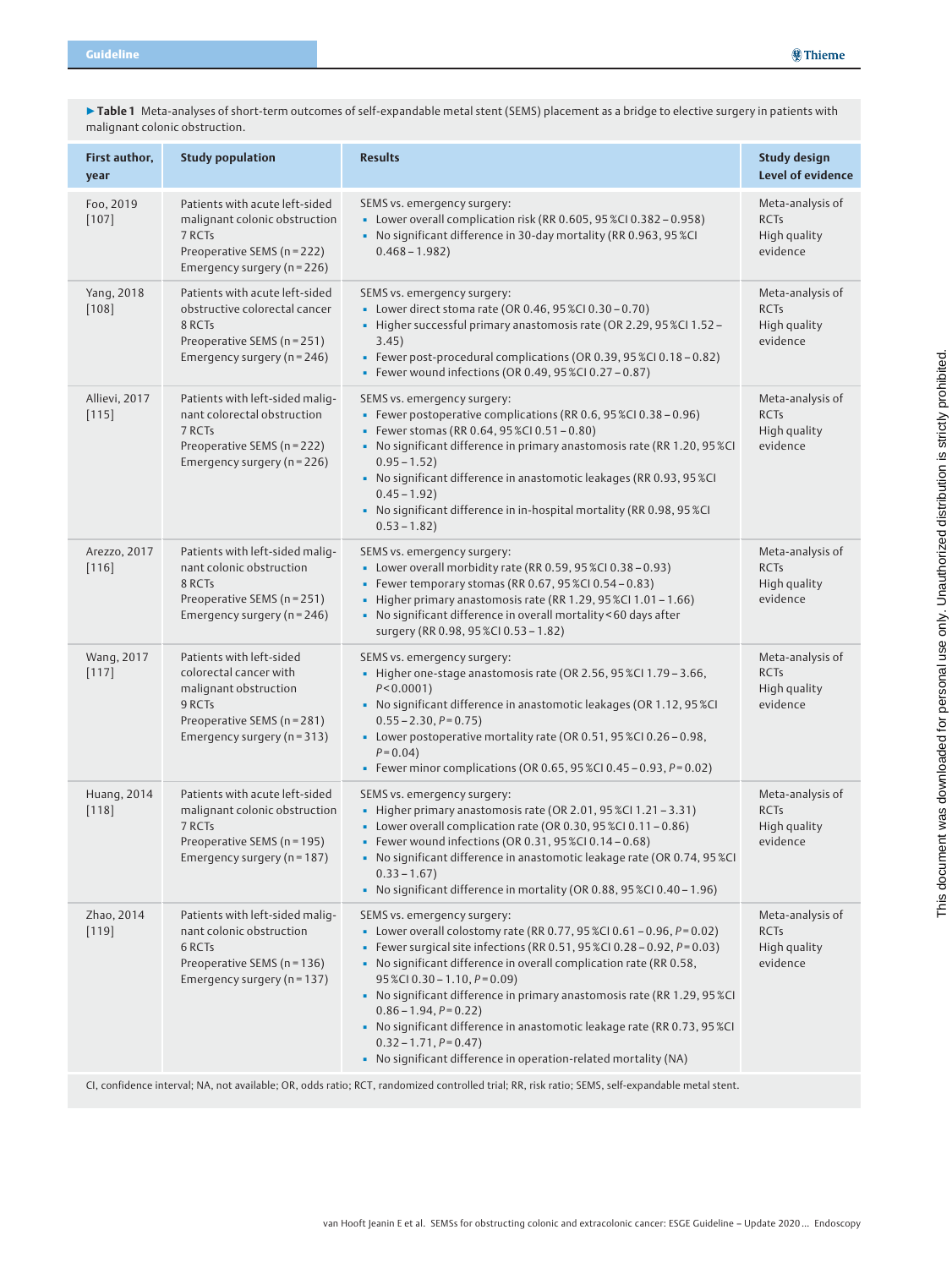▶ Table 2 Oncological outcome of self-expandable metal stent (SEMS) placement versus emergency surgery in patients with malignant colonic obstruction.

| First author,<br>year   | <b>Study population</b>                                                                                                                                                                                                                                        | <b>Results</b>                                                                                                                                                                                                                                                                                                                                                                                                                                                                                                                                                                                                                 | <b>Study design</b><br>Level of evidence                      |
|-------------------------|----------------------------------------------------------------------------------------------------------------------------------------------------------------------------------------------------------------------------------------------------------------|--------------------------------------------------------------------------------------------------------------------------------------------------------------------------------------------------------------------------------------------------------------------------------------------------------------------------------------------------------------------------------------------------------------------------------------------------------------------------------------------------------------------------------------------------------------------------------------------------------------------------------|---------------------------------------------------------------|
| Foo,<br>2019 [107]      | Patients with acute left-sided<br>malignant colonic obstruction<br>7 RCTs<br>Preoperative SEMS (n = 222)<br>Emergency surgery (n = 226)                                                                                                                        | SEMS vs. emergency surgery:<br>Higher overall recurrence rate (RR 1.425, 95 %Cl 1.002 - 2.028)<br>Higher systemic recurrence rate (RR 1.627, 95 %Cl 1.009 - 2.621)<br>- No significant difference in locoregional recurrence (RR 1.110,<br>$95\%$ CI 0.593 - 2.078)<br>• No significant difference in 3-year disease-free survival (OR 1.429,<br>$95\%$ CI 0.801 - 2.550)<br>• No significant difference in 3-year overall survival (OR 1.659,<br>95 %CI 0.930 - 2.962)                                                                                                                                                        | Meta-analysis of<br><b>RCTs</b><br>High quality<br>evidence   |
| Amelung,<br>2018 [100]  | Patients with acute left-sided<br>malignant colonic obstruction<br>5 RCTs, 4 prospective nonrando-<br>mized comparative studies, 12<br>retrospective comparative<br>studies<br>Preoperative SEMS (n = 938)<br>Emergency surgery (n = 981)                      | SEMS vs. emergency surgery:<br>• No significant difference in locoregional recurrence (OR 1.32,<br>$95\%$ CI 0.78 - 2.23)<br>• No significant difference in overall recurrence (OR 1.06, 95 %CI<br>$0.76 - 1.47$<br>• No significant difference in 3-year disease-free survival (OR 0.96,<br>95 %CI 0.73 - 1.26) and 5-year disease-free survival (OR 0.86,<br>$95\%$ CI 0.54 - 1.36)<br>• No significant difference in 3-year overall survival (OR 0.85, 95 %CI<br>0.68 - 1.08) and 5-year overall survival (OR 1.04, 95 %CI 0.68 - 1.57)                                                                                     | Meta-analysis<br>Moderate quality<br>evidence                 |
| Yang,<br>2018 [108]     | Patients with acute left-sided<br>obstructive colorectal cancer<br>8 RCTs<br>Preoperative SEMS (n = 251)<br>Emergency surgery ( $n = 246$ )                                                                                                                    | SEMS vs. emergency surgery:<br>· Higher odds of tumor recurrence (OR 1.79, 95 %CI 1.09 - 2.93)                                                                                                                                                                                                                                                                                                                                                                                                                                                                                                                                 | Meta-analysis of<br><b>RCTs</b><br>High quality<br>evidence   |
| Arezzo,<br>2017 [116]   | Patients with left-sided malig-<br>nant colonic obstruction<br>8 RCTs<br>Preoperative SEMS (n = 251)<br>Emergency surgery ( $n = 246$ )                                                                                                                        | SEMS vs. emergency surgery:<br>- No significant difference in relative risk of tumor recurrence<br>$(RR 1.80, 95 % CI 0.91 - 3.54)$                                                                                                                                                                                                                                                                                                                                                                                                                                                                                            | Meta-analysis of<br><b>RCTs</b><br>High quality evi-<br>dence |
| Arezzo,<br>$2017$ [94]  | Patients with acute symptomatic<br>malignant left-sided large-bowel<br>obstruction (splenic flexure to 15<br>cm from anal margin as diag-<br>nosed by CT imaging) ( $n = 115$ )<br>• SEMS as bridge to surgery<br>$(n = 56)$<br>Emergency surgery ( $n = 59$ ) | Recurrence at median follow-up of 36 months ( $P = 0.685$ )<br>$\blacksquare$ SEMS 30.3%<br>$\blacksquare$ Surgery 33.9%<br>No significant difference in overall survival ( $P = 0.998$ ) and<br>progression-free survival ( $P = 0.893$ )                                                                                                                                                                                                                                                                                                                                                                                     | <b>RCT</b><br>High quality<br>evidence                        |
| Ceresoli,<br>2017 [120] | Patients with malignant left-sided<br>colonic obstruction<br>5 RCTs, 3 prospective nonrando-<br>mized comparative studies, 9<br>retrospective comparative studies<br>Preoperative SEMS (n = 688)<br>Emergency surgery (n = 655)                                | SEMS vs. emergency surgery:<br>• No significant difference in overall recurrence (RR 1.11, 95 %CI<br>$0.84 - 1.47, P = 0.47$<br>- No significant difference in local recurrence (RR 1.41, 95 %CI<br>$0.89 - 2.23$ , $P = 0.14$ )<br>• No significant difference in 3-year recurrence (RR 1.15, 95 %CI<br>$0.95 - 1.39, P = 0.14$<br>• No significant difference in 5-year recurrence (RR 1.05, 95 %CI<br>$0.88 - 1.25, P = 0.59$<br>• No significant difference in 3-year mortality (RR 0.90, 95 %CI<br>$0.73 - 1.12, P = 0.34$<br>• No significant difference in 5-year mortality (RR 1.00, 95 %CI<br>$0.82 - 1.22, P = 0.99$ | Meta-analysis<br>Moderate quality<br>evidence                 |
| Matsuda,<br>2015 [121]  | Patients with malignant large-<br>bowel obstruction<br>11 studies of which 2 RCTs, 2 pro-<br>spective nonrandomized com-<br>parative studies, 7 retrospective<br>comparative studies<br>Preoperative SEMS (n = 432)<br>Emergency surgery (n = 704)             | SEMS vs. emergency surgery:<br>• No significant difference in overall survival (RR 0.95, 95 %CI<br>$0.75 - 1.21, P = 0.66$<br>• No significant difference in disease-free survival (RR 1.06, 95 %CI<br>$0.91 - 1.24, P = 0.43$<br>• No significant difference in recurrence (RR 1.13, 95 %CI 0.82 - 1.54,<br>$P = 0.46$                                                                                                                                                                                                                                                                                                        | Meta-analysis<br>Moderate quality<br>evidence                 |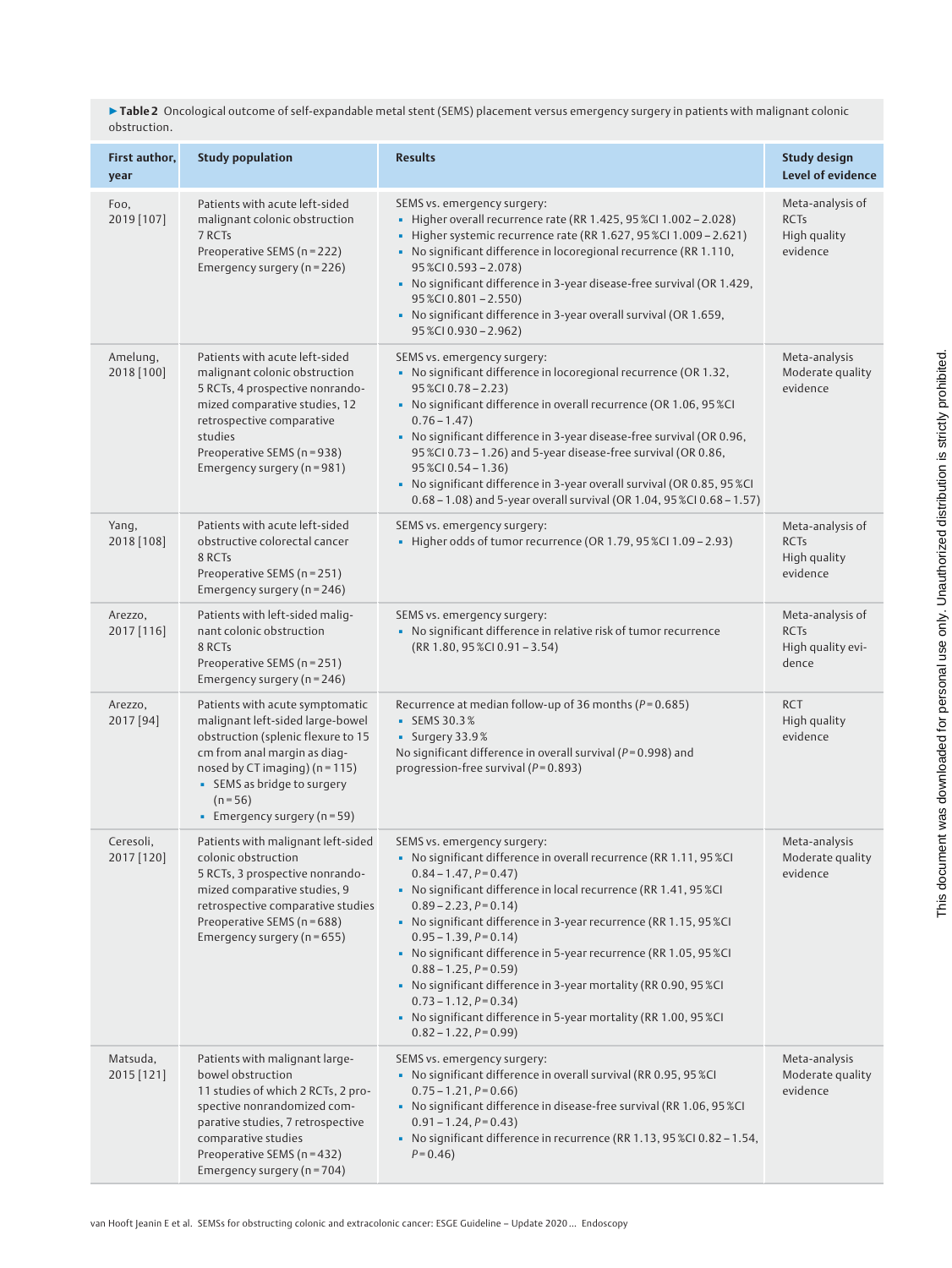▶ Table 2 (Continuation)

| First author,<br>year    | <b>Study population</b>                                                                                                                                   | <b>Results</b>                                                                                                                                                                                                                                                                                                                                                                                                                                                                                                                                                                                                                                                                                                               | <b>Study design</b><br>Level of evidence                 |
|--------------------------|-----------------------------------------------------------------------------------------------------------------------------------------------------------|------------------------------------------------------------------------------------------------------------------------------------------------------------------------------------------------------------------------------------------------------------------------------------------------------------------------------------------------------------------------------------------------------------------------------------------------------------------------------------------------------------------------------------------------------------------------------------------------------------------------------------------------------------------------------------------------------------------------------|----------------------------------------------------------|
| Sloothaak.<br>2014 [109] | Patients with acute left-sided<br>malignant colonic obstruction<br>$(n = 98)$<br>SEMS as bridge to surgery ( $n = 47$ )<br>Emergency surgery ( $n = 51$ ) | SEMS vs. emergency surgery:<br>• Median (range) follow-up: 41 (19 – 55) vs. 45 (35 – 60) months<br>- Higher 5-year overall recurrence rate ( $P = 0.027$ )<br>No significant difference in locoregional recurrence rate $(P=0.052)$<br>Patients with a stent perforation: $n = 6$<br>Cumulative incidence of overall recurrences (P<0.01):<br>• Patients with stent perforation: $83\%$ (95 %CI 58 % – 100 %)<br>• Nonperforated stent patients: 34% (95%CI 18% – 65%)<br><b>Emergency surgery: 26% (95%CI 14% – 47%)</b><br>5-year cumulative incidence of locoregional recurrences ( $P = 0.053$ ):<br><b>Patients with stent perforation: 50% (95%CI 22% – 100%)</b><br>• Nonperforated stent patients: 10% (95%CI3%-41%) | Follow-up data of<br>RCT [31]<br>Low quality<br>evidence |

CI, confidence interval; OR, odds ratio; RCT, randomized controlled trial; RR, risk ratio; SEMS, self-expandable metal stent.

The time interval for surgery after colonic stenting has to be discussed and analyzed depending on the balance between stent-related adverse events (reduced by a short interval) and surgical outcomes (improved by a longer delay). No prospective comparative data are available on the impact of this period (short vs. long) for the surgery, complications, and overall or disease-free survival.

In a meta-analysis of RCTs that compared colonic stenting as a bridge to surgery versus emergency surgery, the time intervals in the colonic stenting arms ranged from 3 days to 4 weeks [107]. In recently published, large prospective studies, most of the stent-related complications occurred within 7 days [105, 124]. Conflicting data are noted in retrospective studies regarding the association between this interval and postoperative complications or disease-free recurrence and survival [78, 125 – 130]. The risk of anastomotic leakage was significantly reduced when surgery was delayed for 10 days or longer in a retrospective analysis [130]. In another study, a cutoff value of 15 days was proposed to significantly reduce the risk of postoperative complications (OR for an interval ≤ 15 days, 13.0, 95 %CI 1.0 – 167.0, area under the curve 0.793) [78]. Considering risk of recurrence, one study reported that a period ≥ 18 days was shown to be an independent risk factor (OR 5.1, 95 %CI 1.6 – 15.8,  $P = 0.005$ ) [129]. Nevertheless, other studies did not find any significant impact of time interval on outcome [127, 128].

Based on these data and the clinical experience of experts, it seems that a certain period of waiting after colonic stenting might be beneficial in order to optimize the patient's clinical condition, and thereby reduce the risks of subsequent surgical resection. Since stent perforation often occurs very early, it seems that reducing the interval to resection would not prevent this complication. In the absence of good quality evidence, the time interval before surgery should be dictated by optimization of nutritional status and adequate management of comorbidities; this may require a few weeks.

There is a tendency towards induction chemotherapy in locally advanced colon cancer. The FOXTROT trial has recently been presented at an American Society of Clinical Oncology (ASCO) meeting [131], and showed a significant decrease in

R1 resection rate and a nonsignificant trend towards better oncological outcome at 2 years. However, only a few patients in this trial underwent colonic stenting as a bridge to surgery, and separate data are not (yet) available. Other studies of chemotherapy during the bridging interval in the curative setting were not identified. Therefore, no recommendation could be formulated.

### **RECOMMENDATION**

ESGE suggests that a decompressing stoma as bridge to elective surgery is a valid option if the patient is not a candidate for colonic stenting or when stenting expertise is not available.

Weak recommendation, low quality evidence.

Four retrospective studies have been published regarding the role of a decompressing stoma as bridge to elective surgery compared to colonic stenting for left-sided colon cancer [102, 132 – 134]. In two of these studies, propensity scores were used to correct for baseline differences [102, 132].

Three of the four studies report a larger total number of interventions for decompressing stoma construction than for colonic stenting [132 – 134]. In addition, patients with decompressing stoma had more primary anastomoses constructed [102, 132] and had more stomas in situ after resection [132, 134]. Conflicting results on morbidity have been published. Lower major morbidity rates have been reported for decompressing stoma with no significant differences in total complication rate [132, 134], although others reported higher complication rates for decompressing stoma [102]. In addition, the permanent stoma rate did not differ between the two bridge-tosurgery techniques [102, 132, 134]. Locoregional recurrence [132], disease-free survival [102, 132, 134], and overall survival [132, 134] were similar. However, in one study, decompressing stoma showed better overall survival than colonic stenting, suggesting an important role for noncancer-related deaths [102].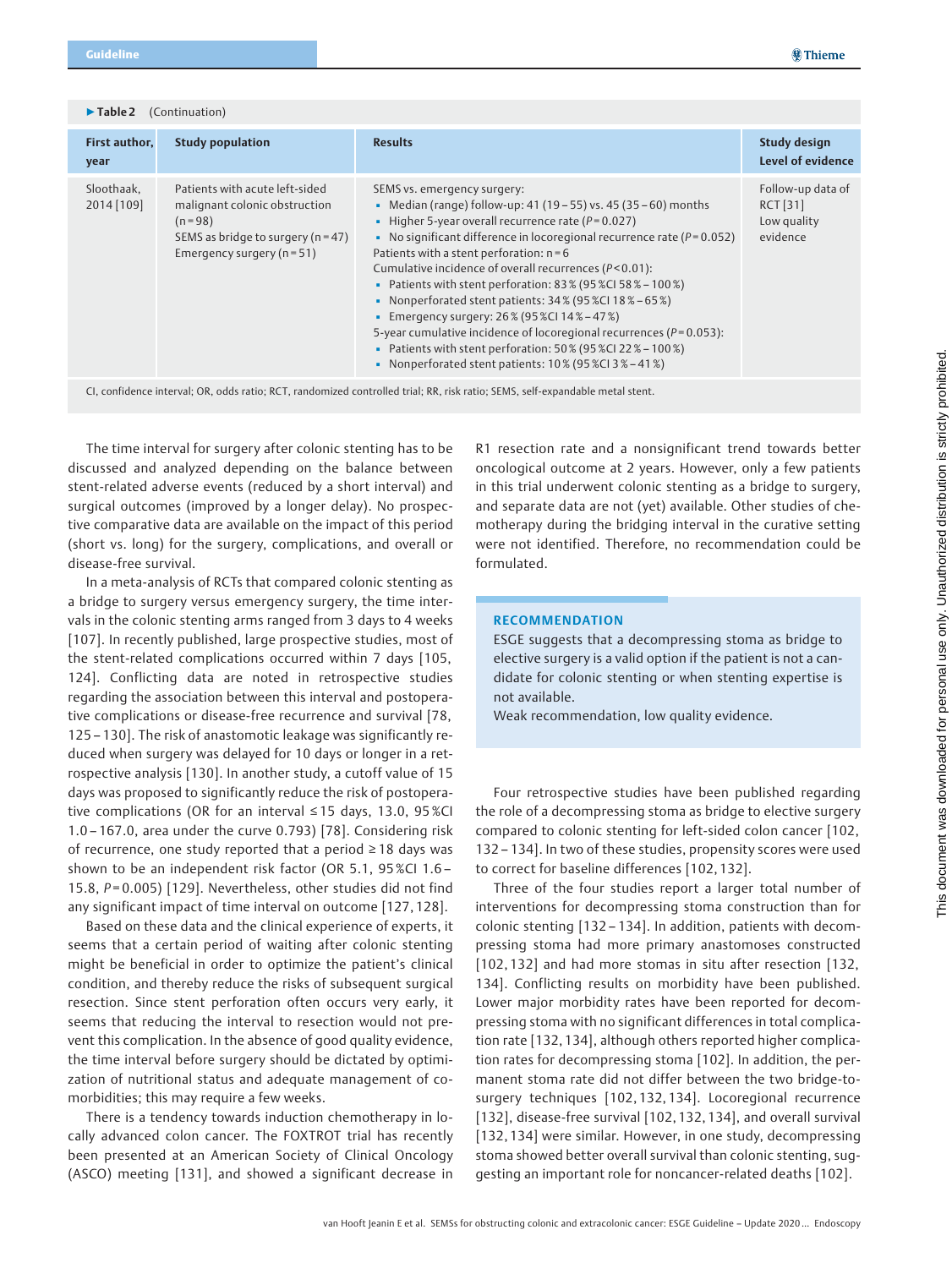Based on the currently available literature, construction of a stoma seems a valid alternative for decompressing the colon as a bridge to surgery. This is especially relevant in circumstances where sufficient experience with colonic stenting is not available, the patient does not seem to be a good candidate for colonic stenting (e. g. long stenosis or locally advanced disease that requires induction therapy), or if colonic stent placement technically failed. A decompressing stoma also allows patients to recover with a higher chance of a primary anastomosis [102, 132]. The disadvantage is that all patients will have a stoma for a certain period of time, which often requires a third intervention to restore continuity. The lack of good quality data on these two interventions suggests the need for a randomized trial.

### Malignant obstruction of the proximal colon

### RECOMMENDATION

ESGE suggests consideration of colonic stenting for malignant obstruction of the proximal colon either as a bridge to surgery or in a palliative setting. Weak recommendation, low quality evidence.

Several retrospective series have shown that colonic stenting may be successful in malignant obstruction of the proximal colon (MOPC) (i. e., proximal to the splenic flexure) [13, 22, 135 – 138]. Studies comparing the technical success rates between stent placement in right-sided and left-sided colon cancers show conflicting results with a tendency to lower technical success rates in the right-sided colon [13, 22, 53, 122, 135, 139]. A post-hoc analysis of a prospective multicenter study demonstrated longer procedure times for stents placed in the right-sided colon [48], with other studies showing similar clinical success, adverse event, and re-intervention rates, as well as similar 5-year overall and disease-free survival when compared to the left-sided colon [13, 22, 97, 99, 135 – 138, 140].

Comparing with emergency surgery, a recent systematic review showed lower mortality ( $0\%$  vs. 10.8%,  $P=0.009$ ), less major morbidity (0.8% vs 23.9%,  $P = 0.049$ ), and lower risk of anastomotic leakage (0% vs. 9.1%) for colonic stenting in patients with MOPC [99].

Regarding the palliative setting, two retrospective series including both palliative and curative patients presented conflicting data [98, 141]. The first study showed fewer early complications (7.2% versus 30.5%,  $P = 0.003$ ) and shorter hospital stay (3.5 vs. 8 days, P<0.001], but lower clinical success (78%) vs. 100%, P<0.001) and lower patency (73.9% vs. 94.4%, P= 0.02) for colonic stenting compared to emergency surgery in MOPC [141]. The second study was not able to find any differences between matched colonic stenting and primary surgery patients regarding morbidity, mortality, or hospital stay, although temporary stoma rate was lower in the stent group (0% vs. 21.1%,  $P = 0.04$ ) [98]. In general, based on low quality evidence, a trend towards lower morbidity and mortality exists for MOPC patients treated with colonic stenting compared to emergency surgery. However, it should be mentioned that

stenting of the right-sided colon might be challenging and probably requires more experience.

# Clinical indication: palliative colonic stenting

### RECOMMENDATION

ESGE recommends colonic stenting as the preferred treatment for palliation of malignant colonic obstruction. Strong recommendation, high quality evidence.

Four systematic reviews and/or meta-analyses, including randomized and nonrandomized comparative studies, have compared colonic stenting and surgery for palliation of malignant colonic obstruction [142 – 145]. The technical success of stent placement ranged from 88 % to 100 %, while the initial clinical relief of obstruction was significantly higher after palliative surgery compared to colonic stenting (96% vs. 86.1%,  $P =$ 0.02) [143]. Conflicting results have been reported regarding short-term mortality, with lower 30-day mortality for colonic stenting in two meta-analyses [144, 145] and no significant differences found in the other studies [142, 143]. No significant differences in overall morbidity were found between the stent group and the surgery group [143, 145], although two metaanalyses revealed more short-term complications in the palliative surgery group, while late complications were more frequent in the stent group [144, 145]. No significant differences in morbidity were found when comparing colonic stenting and decompressing stoma in the palliative setting [146].

Placement of a colonic stent was significantly associated with shorter hospitalization and a lower intensive care unit admission rate [142, 143, 145, 147], while permitting a shorter time to initiation of chemotherapy [145, 148]. Stenting also resulted in shorter hospital stay when compared to decompressing stoma in the palliative setting (OR 0.50, 95 %CI 0.26 – 0.97,  $P = 0.04$ ) [146]. Surgical stoma formation was significantly lower after palliative colonic stenting compared with emergency surgery [143 – 145].

In an RCT by Young et al. [147], the surgery group had significantly reduced quality of life if compared with the stent group from baseline to 1 and 2 weeks ( $P = 0.001$  and  $P = 0.012$ , respectively), and from baseline to 12 months ( $P = 0.01$ ]. A post hoc analysis of the same RCT revealed lower total costs for stenting than for surgery [149].

A post hoc analysis of a prospective multicenter study and several retrospective studies showed lower technical success [48, 150] and an increased complication rate [151, 152] for colonic stenting in patients with peritoneal metastases. Another series, that focused on the outcomes of secondary stent insertion after initial stent failure, reported a significantly decreased stent patency in the setting of peritoneal metastases (118 days vs. 361 days) [13].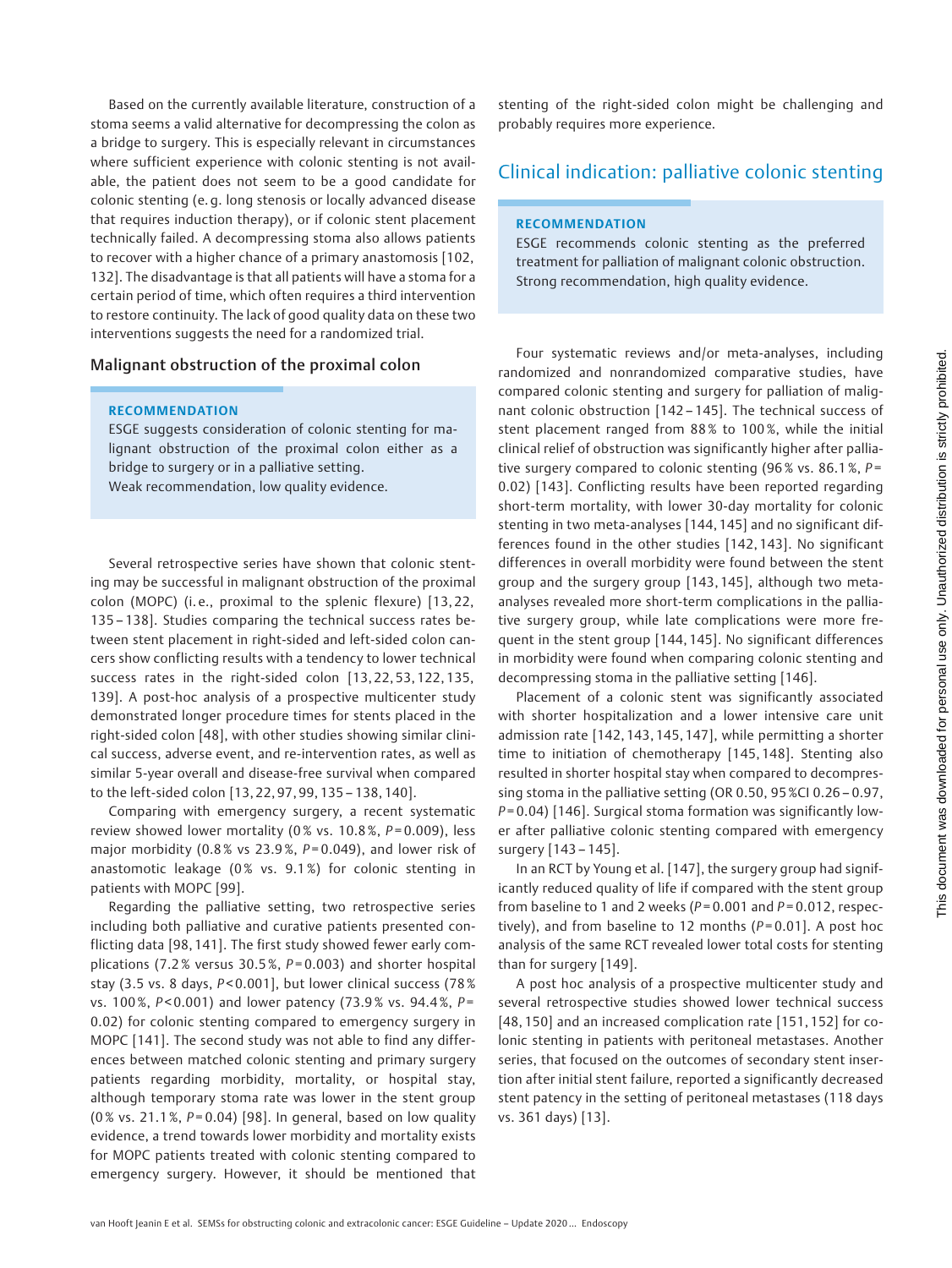### RECOMMENDATION

ESGE recommends chemotherapy as a safe treatment in patients who have undergone palliative colonic stenting. Strong recommendation, low quality evidence.

### RECOMMENDATION

ESGE suggests that antiangiogenic therapy (e. g. bevacizumab) can be considered in patients following colonic stenting.

Weak recommendation, low quality evidence.

## RECOMMENDATION

ESGE does not suggest colonic stenting while patients are receiving antiangiogenic therapy, such as bevacizumab. Weak recommendation, low quality evidence.

It has been speculated that chemotherapy during colonic stenting might induce stent-related complications, in particular perforation. In a retrospective study of 38 patients evaluating the safety and efficacy of chemotherapy following palliative colonic stenting [153], stenting showed a 30-day complication rate of 2.5 %, and the toxicity of antiangiogenic drugs was not enhanced by stent insertion. The risk of perforation was 8 % and occurred from 2 to 15 months after stent insertion.

In a retrospective series of 87 patients who received either chemotherapy without bevacizumab ( $n = 47$ ), or chemotherapy with bevacizumab ( $n = 10$ ), or no chemotherapy ( $n = 30$ ), overall perforation risk was 10 % [154]. The risk of perforation was 13 % for patients who did not receive chemotherapy, 6 % for patients who did receive chemotherapy but no bevacizumab, and 20% for patients who received chemotherapy and bevacizumab, suggesting a higher perforation risk for patients who received bevacizumab. In a series of 353 patients with stage IV colon cancer, Park et al. found similar perforation rates in stent patients with bevacizumab (n = 96) and without bevacizumab (n = 257), namely 7.3% and 7.0% ( $P = 0.93$ ), respectively. Moreover, chemotherapy was not a risk factor for complications in patients treated with colonic stenting, and chemotherapy significantly decreased the risk of mortality (hazard ratio [HR]  $0.464$ ,  $95$  %CI  $0.315 - 0.683$ ,  $P < 0.001$ ) [151].

In a series of 1008 patients who received bevacizumab for metastatic colorectal cancer, the risk of complications necessitating surgery was 5.9 %. In patients already receiving bevacizumab, stent insertion was a significant risk factor for complications requiring surgery (HR 5.687, 95%Cl 2.372-13.637, P< 0.001) [155].

# RECOMMENDATION

ESGE suggests consideration of colonic stenting as an alternative to decompressive surgery as palliative treatment for obstruction caused by extracolonic malignancy, although technical and clinical success rates are inferior to those reported in stenting of primary colonic cancer. Weak recommendation, low quality evidence.

Relief of large-bowel obstruction caused by extracolonic malignancy (ECM) by means of colonic stenting has been studied mainly retrospectively. Technical and clinical success rates of stenting for ECM have been reported with ranges 67 %– 96% and 20%– 96 %, respectively [156 – 161]. These are considered inferior to those reported for stenting of primary colonic cancer, although conflicting results have been published [13, 17, 21, 81, 150, 162 – 164]. In comparison to emergency decompressive surgery, colonic stenting for ECM has shown significantly fewer complications [158].

Peritoneal metastasis as the cause of ECM has been associated with lower technical and clinical success rates [67, 150, 152] and more adverse events [67]. However, a few studies revealed higher delayed perforation rates in patients without peritoneal metastases [77, 152]. In some studies, tumor origin had no impact on technical success [22, 53, 86], clinical success [22, 86], adverse events [17, 22, 86], early and delayed perforation, nor 30-day mortality after stent placement [77, 123]. Altogether, palliative stenting of ECM is to be considered in order to avoid decompressing surgery in these patients because of the high risk of postoperative morbidity and mortality [157, 159, 160, 162].

# Adverse events related to colonic stenting

## **RECOMMENDATION**

In the palliative setting, ESGE recommends endoscopic re-intervention by stent-in-stent placement for colonic stent obstruction, or stent replacement when migration occurs.

Strong recommendation, low quality evidence.

## RECOMMENDATION

In the curative setting, ESGE suggests early surgery rather than repeat colonic stenting when stent obstruction or migration occurs in patients being bridged to surgery. Weak recommendation, low quality evidence.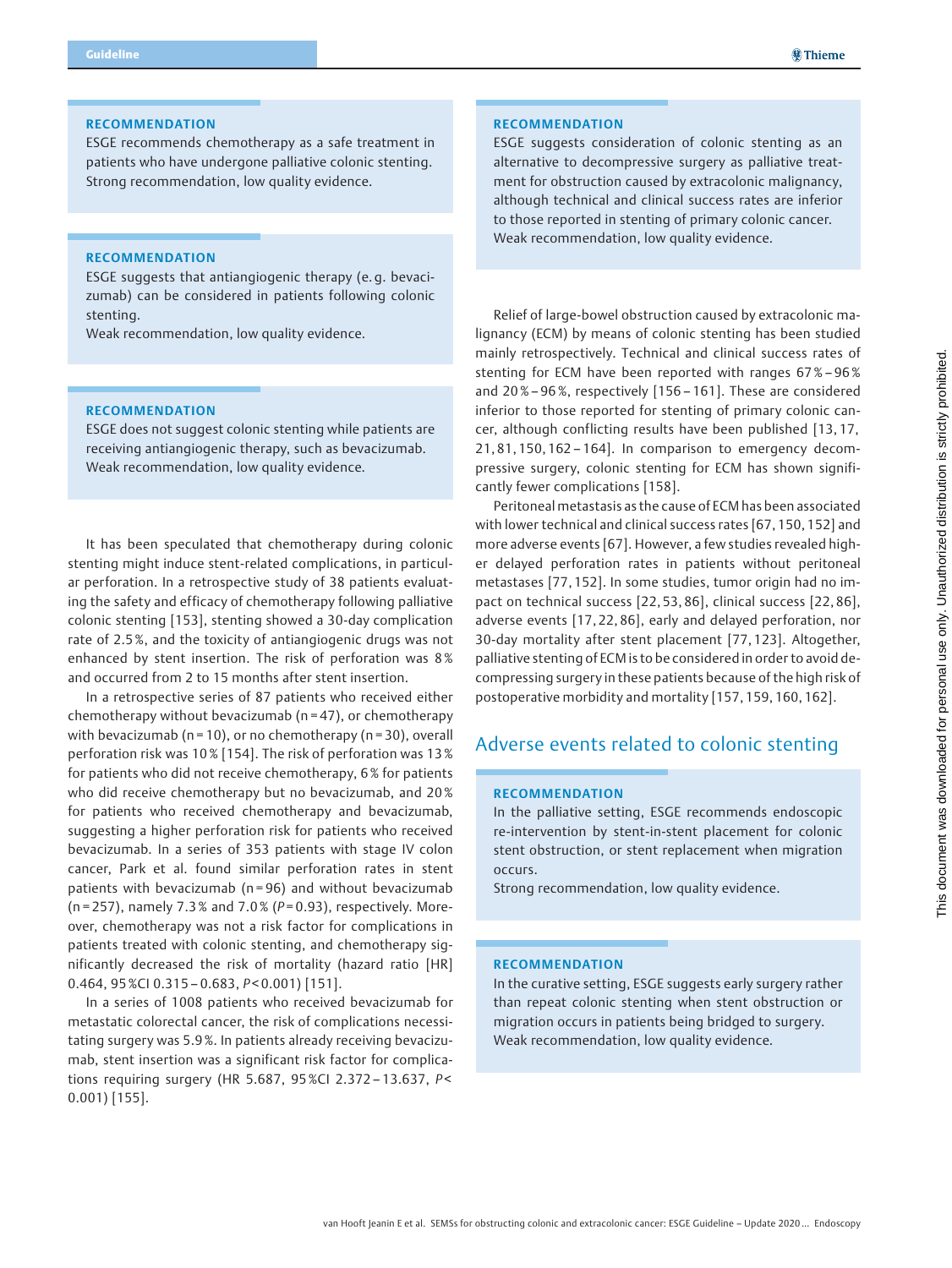# RECOMMENDATION

ESGE recommends that emergency resection should be considered in patients with stent-related perforation. Strong recommendation, low quality evidence.

Colonic stent placement in patients with malignant largebowel obstruction is associated with potential adverse events. Overall complication rates for colonic stenting commonly approach 20 %– 30 % in case series, with higher rates reported in RCTs, although the 30-day stent-related mortality is less than 4% [144]. The main complications include perforation, stent failure, migration, and re-obstruction. Delayed complications occur in up to 20 % of patients, most commonly stent malfunction or perforation [17, 65, 76, 103, 105, 145, 165 – 176]. For purely palliative indications, a meta-analysis of 410 patients reported short-term and long-term complication rates of 26.2 % and 16.1 %, respectively [142]. Other less common complications include pain (range  $0\% - 7\%$ ), bleeding (range  $0\% - 6\%$ ) [13, 18, 42, 101, 139, 151, 171, 177], tenesmus (up to 22 %, related to rectal SEMS), fever, incontinence, and fistula [22, 76, 166, 177 – 179].

Stent-related perforation may result from guidewire or catheter malpositioning, stricture dilation, stent-induced perforation, and proximal colonic distension because of inadequate colonic decompression or excessive air insufflation [180]. Reported rates of clinically evident early and late perforation range from 0% to 12% [17, 76, 77, 83, 86, 101, 105, 110, 124, 139, 143, 147, 151, 168, 169, 171 – 173, 175, 176, 181 – 189]. A meta-analysis of 4086 patients reported an overall perforation rate of 7.4 % [70]. In patients receiving stents as a bridge to surgery, "silent" microperforations may be identified in up to 14 %– 20 %, and pathologists should actively search for these in resection specimens [102, 103, 105, 115, 168, 189 – 191]. Clinically symptomatic stent-related perforation has been associated with a mortality rate of 50% [17, 77, 81, 151, 168, 192 - 195], and there are indications that perforation compromises oncological outcomes, although most studies were restricted by low numbers of events [103, 109, 112, 143, 181]. Intraprocedural and post-stenting stricture dilation, and longer, angulated, and diverticular strictures have been identified as risk factors for perforation [18, 21, 44, 63, 67, 70, 77, 81, 123, 154, 170, 196]. Therefore, steps should be taken to avoid these situations where possible. Stent-related perforations are usually treated surgically [101, 169, 190, 197].

Median stent patency in the palliative setting ranges from 3 to 12 months (106 days in a systematic review) [87, 88, 183, 198 – 200], with approximately 50 % patent at 12 months [194]. Stent patency is maintained in around 80 % (range 53%– 90 %) of patients until death or end of follow-up [64, 81, 86, 177, 179, 201].

Migration rates range from 1 % to 10 %, with some evidence that chemotherapy may be associated with higher rates because of tumor shrinkage [58, 61, 76, 83, 86, 101, 103, 104, 139, 151, 165, 169, 171 – 173, 175, 184, 189, 192, 202 – 205].

Stent occlusion due to overgrowth of malignant tissue, fecal impaction, or tumor ingrowth through the mesh occurs in 3 % – 29 % of cases, with higher rates reported in studies with longer follow-up and in cases of incomplete stent expansion [61, 83, 86, 143, 171, 173, 175, 184, 196, 206].

Both migration and re-obstruction can be managed by stent replacement or stent-in-stent techniques. These are reported as first choice in the majority of patients in the palliative setting, with satisfactory results (clinical success 75 %– 86%) [74, 75], even though the long-term outcome is rarely reported. In the bridge-to-surgery setting, most patients with occluded or migrated stents are treated with earlier surgery, though the option of re-stenting remains and has not been compared to surgery in this setting [17, 21, 61, 64, 83, 175, 177, 178, 196, 198,  $206 - 208$ ].

# Disclaimer

ESGE Guidelines represent a consensus of best practice based on the available evidence at the time of preparation. They may not apply to all situations and should be interpreted in the setting of specific clinical situations and resource availability. They are intended to be an educational tool to provide information that may support endoscopists in providing care to patients. They are not rules and should not be utilized to establish a legal standard of care.

# Acknowledgment

The authors would like to thank Cesare Hassan, Nuovo Regina Margherita Hospital, Rome, Italy, and Toshio Kuwai, National Hospital Organization, Kure Medical Center and Chugoku Cancer Center, Kure, Japan, for their thorough review of this Guideline.

# Competing interests

S. Meisner provides consultancy for Olympus Europa (from April 2019, ongoing). G. Vanbliervliet has provided consultancy to Boston Scientific (2016 to present) and Cook Medical (2019 to present). J.E. van Hooft has received lecture fees from Medtronics (from 2014 to 2015 and 2019) and Cook Medical (2019) and consultancy fees from Boston Scientific (2014 – 2017); her department has received research grants from Cook Medical (2014 – 2019) and Abbott (2014 – 2017). D. Arnold, A. Arezzo R. Beets-Tan, S. Everett, M. Götz, E.E. van Halsema, J. Hill, G. Manes, E. Rodrigues-Pinto, C. Sabbagh, P.J. Tanis, J. Vandervoort and J.V. Veld have no competing interests.

# References

- [1] Jemal A, Bray F, Center MM et al. Global cancer statistics. CA Cancer J Clin 2011; 61: 69–90
- [2] Winner M, Mooney SJ, Hershman DL et al. Incidence and predictors of bowel obstruction in elderly patients with stage IV colon cancer: a population-based cohort study. JAMA Surg 2013; 148: 715–722
- [3] Jullumstro E, Wibe A, Lydersen S et al. Colon cancer incidence, presentation, treatment and outcomes over 25 years. Colorectal Dis 2011; 13: 512–518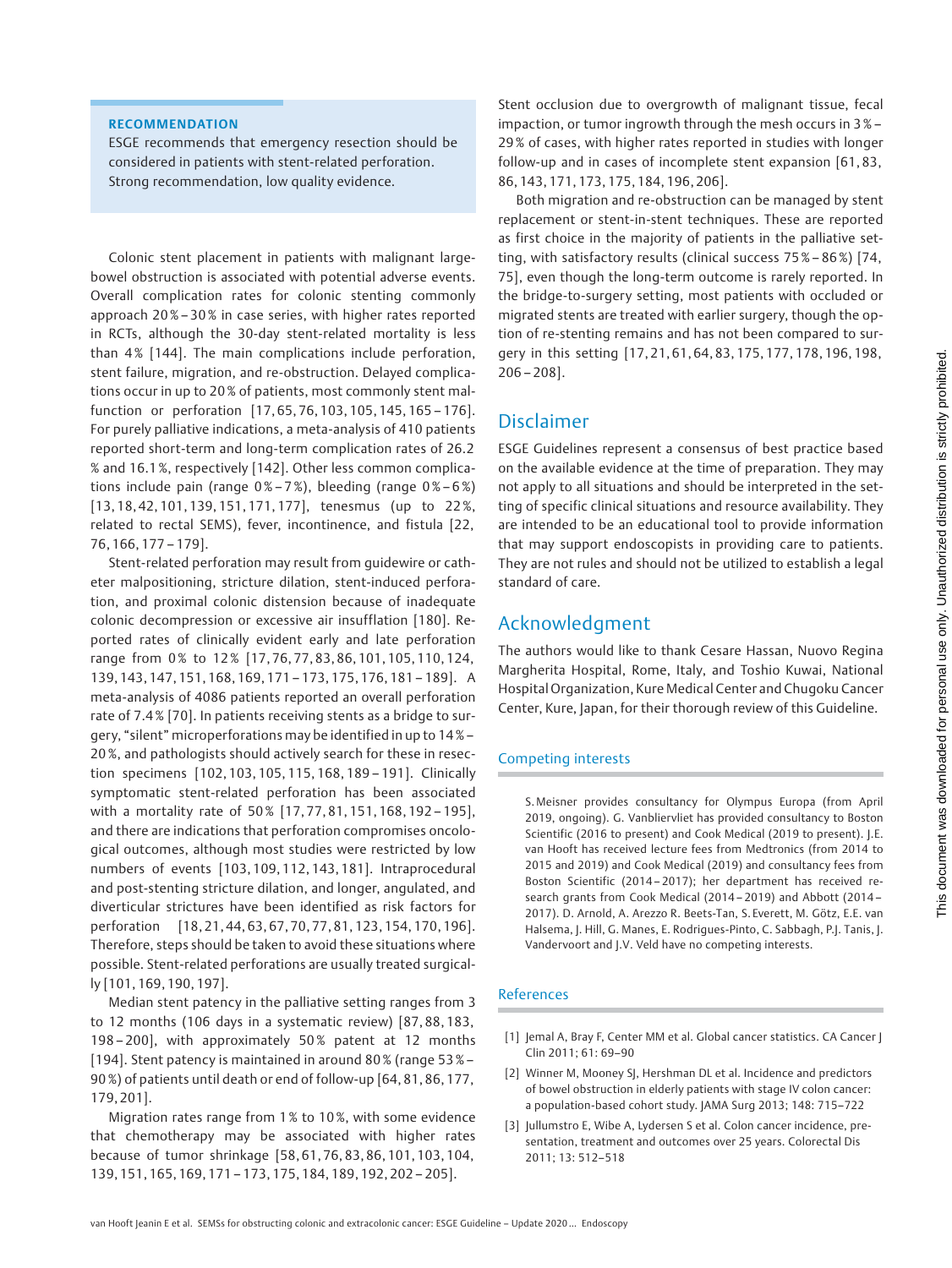- [4] Cheynel N, Cortet M, Lepage C et al. Trends in frequency and management of obstructing colorectal cancers in a well-defined population. Dis Colon Rectum 2007; 50: 1568–1575
- [5] Frago R, Ramirez E, Millan M et al. Current management of acute malignant large bowel obstruction: a systematic review. Am J Surg 2014; 207: 127–138
- [6] van Hooft JE, van Halsema EE, Vanbiervliet G et al. Self-expandable metal stents for obstructing colonic and extracolonic cancer: European Society of Gastrointestinal Endoscopy (ESGE) Clinical Guideline. Gastrointest Endosc 2014; 80: 747–761 , e1-75
- [7] Fiori E, Lamazza A, De Cesare AA et al. Palliative management of malignant rectosigmoidal obstruction. Colostomy vs. endoscopic stenting. A randomized prospective trial. Anticancer Res 2004; 24: 265– 268
- [8] Dumonceau JM, Hassan C, Riphaus A et al. European Society of Gastrointestinal Endoscopy (ESGE) Guideline Development Policy. Endoscopy 2012; 44: 626–629
- [9] Wilkinson KJ, Chua W, Ng W et al. Management of asymptomatic primary tumours in stage IV colorectal cancer: Review of outcomes. World J Gastrointest Oncol 2015; 7: 513–523
- [10] Matsumoto T, Hasegawa S, Matsumoto S et al. Overcoming the challenges of primary tumor management in patients with metastatic colorectal cancer unresectable for cure and an asymptomatic primary tumor. Dis Colon Rectum 2014; 57: 679–686
- [11] Suarez J, Marin G, Vera R et al. Complications from the primary tumour are not related with survival in patients with synchronous stage IV colorectal cancer receiving chemotherapy without primary tumour resection. Int J Colorectal Dis 2015; 30: 1357–1363
- [12] Kim DH, Kim B, Choi |H et al. Tumor characteristics associated with malignant large bowel obstruction in stage IV colorectal cancer patients undergoing chemotherapy. Int J Colorectal Dis 2016; 31: 1767– 1774
- [13] Yoon JY, Jung YS, Hong SP et al. Clinical outcomes and risk factors for technical and clinical failures of self-expandable metal stent insertion for malignant colorectal obstruction. Gastrointest Endosc 2011; 74: 858–868
- [14] Kim JH, Ku YS, Jeon TJ et al. The efficacy of self-expanding metal stents for malignant colorectal obstruction by noncolonic malignancy with peritoneal carcinomatosis. Dis Colon Rectum 2013; 56: 1228–1232
- [15] Song HY, Kim JH, Kim KR et al. Malignant rectal obstruction within 5 cm of the anal verge: is there a role for expandable metallic stent placement? Gastrointest Endosc 2008; 68: 713–720
- [16] Japan Colonic Stent Safe Procedure Research (JCSSPR) Group. CROSS: ColoRectal Obstruction Scoring System 2012. Available from: https:// colon-stent.com/001\_mainpage\_en.html
- [17] Abbott S, Eglinton TW, Ma Y et al. Predictors of outcome in palliative colonic stent placement for malignant obstruction. Br J Surg 2014; 101: 121–126
- [18] Meisner S, Gonzalez-Huix F, Vandervoort JG et al. Self-expandable metal stents for relieving malignant colorectal obstruction: shortterm safety and efficacy within 30 days of stent procedure in 447 patients. Gastrointest Endosc 2011; 74: 876–884
- [19] Choi |H, Lee Y|, Kim ES et al. Covered self-expandable metal stents are more associated with complications in the management of malignant colorectal obstruction. Surg Endosc 2013; 27: 3220–3227
- [20] Donnellan F, Cullen G, Cagney D et al. Efficacy and safety of colonic stenting for malignant disease in the elderly. Int J Colorectal Dis 2010; 25: 747–750
- [21] Small AJ, Coelho-Prabhu N, Baron TH. Endoscopic placement of selfexpandable metal stents for malignant colonic obstruction: longterm outcomes and complication factors. Gastrointest Endosc 2010; 71: 560–572
- [22] Geraghty J, Sarkar S, Cox T et al. Management of large bowel obstruction with self-expanding metal stents. A multicentre retrospective study of factors determining outcome. Colorectal Dis 2014; 16: 476–483
- [23] Biondo S, Pares D, Frago R et al. Large bowel obstruction: predictive factors for postoperative mortality. Dis Colon Rectum 2004; 47: 1889–1897
- [24] Tekkis PP, Kinsman R, Thompson MR et al. The Association of Coloproctology of Great Britain and Ireland study of large bowel obstruction caused by colorectal cancer. Ann Surg 2004; 240: 76–81
- [25] Tan KK, Sim R. Surgery for obstructed colorectal malignancy in an Asian population: predictors of morbidity and comparison between left- and right-sided cancers. J Gastrointest Surg 2010; 14: 295–302
- [26] Frager D, Rovno HD, Baer JW et al. Prospective evaluation of colonic obstruction with computed tomography. Abdom Imaging 1998; 23: 141–146
- [27] Ngu J, Lieske B, Chan KH et al. Caecal pneumatosis is not an absolute contraindication for endoluminal stenting in patients with acute malignant large bowel obstruction. ANZ J Surg 2014; 84: 772-775
- [28] Kodeda K, Nathanaelsson L, Jung B et al. Population-based data from the Swedish Colon Cancer Registry. Br J Surg 2013; 100: 1100–1107
- [29] Latournerie M, Jooste V, Cottet V et al. Epidemiology and prognosis of synchronous colorectal cancers. Br J Surg 2008; 95: 1528–1533
- [30] Mulder SA, Kranse R, Damhuis RA et al. Prevalence and prognosis of synchronous colorectal cancer: a Dutch population-based study. Cancer Epidemiol 2011; 35: 442–447
- [31] Papadopoulos V, Michalopoulos A, Basdanis G et al. Synchronous and metachronous colorectal carcinoma. Techn Coloproctol 2004; 8: (Suppl. 01): s97–s100
- [32] Maruo H, Tsuyuki H, Kojima T et al. [Findings from total colonoscopy in obstructive colorectal cancer patients who underwent stent placement as a bridge to surgery (BTS)]. Gan To Kagaku Ryoho 2017; 44: 1238–1240
- [33] Min CK, Kim HO, Lee D et al. Obstructive left colon cancer should be managed by using a subtotal colectomy instead of colonic stenting. Ann Coloproctol 2016; 32: 215–220
- [34] Kim JS, Lee KM, Kim SW et al. Preoperative colonoscopy through the colonic stent in patients with colorectal cancer obstruction. World J Gastroenterol 2014; 20: 10570–10576
- [35] Yanar H, Ozcinar B, Yanar F et al. The role of colorectal stent placement in the management of acute malignant obstruction. Ulus Travma Acil Cerrahi Derg [Turkish J Trauma Emerg Surg TJTES] 2014; 20: 23–27
- [36] Singh K, Narula AK, Thukral CL et al. H. Role of CT colonography in colonic lesions and its correlation with conventional colonoscopic findings. J Clin Diagn Res 2015; 9: TC14–18
- [37] Huisman JF, Leicher LW, de Boer E et al. Consequences of CT colonography in stenosing colorectal cancer. Int J Colorectal Dis 2017; 32: 367–373
- [38] Kim WS, Lee HS, Lee JM et al. Fluoro-2-deoxy-d-glucose positron emission tomography/computed tomography for the detection of proximal synchronous lesions in patients with obstructive colorectal cancer. J Gastroenterol Hepatol 2017; 32: 401–408
- [39] Maeda C, Endo S, Mori Y et al. The ability of positron emission tomography/computed tomography to detect synchronous colonic cancers in patients with obstructive colorectal cancer. Mol Clin Oncol 2019; 10: 425–429
- [40] Hojo D, Tanaka T, Takahashi M et al. Efficacy of 18-fluoro deoxy glucose-positron emission tomography computed tomography for the detection of colonic neoplasia proximal to obstructing colorectal cancer. Medicine 2018; 97: e11655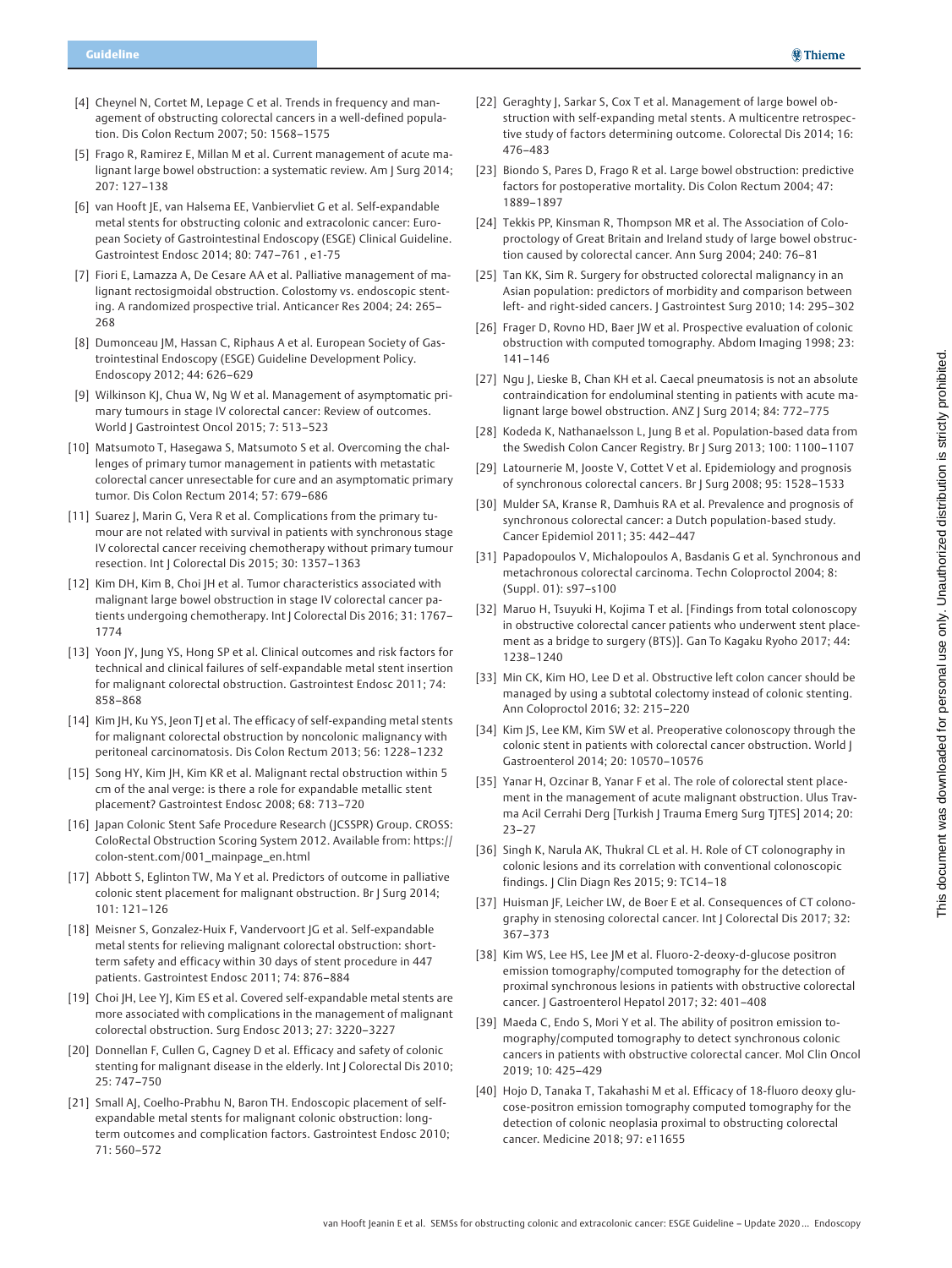- [41] Pirlet IA, Slim K, Kwiatkowski F et al. Emergency preoperative stenting versus surgery for acute left-sided malignant colonic obstruction: a multicenter randomized controlled trial. Surg Endosc 2011; 25: 1814–1821
- [42] van Hooft JE, Bemelman WA, Oldenburg B et al. Colonic stenting versus emergency surgery for acute left-sided malignant colonic obstruction: a multicentre randomised trial. Lancet Oncol 2011; 12: 344–352
- [43] Sai VF, Velayos F, Neuhaus J et al. Colonoscopy after CT diagnosis of diverticulitis to exclude colon cancer: a systematic literature review. Radiology 2012; 263: 383–390
- [44] Currie A, Christmas C, Aldean H et al. Systematic review of self-expanding stents in the management of benign colorectal obstruction. Colorectal Dis 2014; 16: 239–245
- [45] Brouwer R, MacDonald A, Matthews R et al. Brush cytology for the diagnosis of colorectal cancer. Dis Colon Rectum 2009; 52: 598–601
- [46] Geramizadeh B, Hooshmand F, Kumar PV. Brush cytology of colorectal malignancies. Acta Cytol 2003; 47: 431–434
- [47] Farouk R, Edwards J, Thorne M et al. Brush cytology for the diagnosis of rectal carcinoma. Br J Surg 1996; 83: 1456–1458
- [48] Kuwai T, Yamaguchi T, Imagawa H et al. Factors related to difficult self-expandable metallic stent placement for malignant colonic obstruction: A post-hoc analysis of a multicenter study across Japan. Dig Endosc 2019; 31: 51–58
- [49] Chun YJ, Yoon NR, Park JM et al. Prospective assessment of risk of bacteremia following colorectal stent placement. Dig Dis Sci 2012; 57: 1045–1049
- [50] Kim JS, Lee WS, Chung CY et al. Clinical impact of prophylactic antibiotic treatment for self-expandable metallic stent insertion in patients with malignant colorectal obstruction. Gastroenterol Res Pract 2015; 2015: 416142
- [51] Williams D, Law R, Pullyblank AM. Colorectal stenting in malignant large bowel obstruction: the learning curve. Int J Surg Oncol 2011; 2011: 917848
- [52] Lee JH, Yoon JY, Park SJ et al. The learning curve for colorectal stent insertion for the treatment of malignant colorectal obstruction. Gut Liver 2012; 6: 328–333
- [53] Lee HJ, Park SJ, Cheon JH et al. What is the necessity of endoscopist for successful endoscopic stenting in patients with malignant colorectal obstruction? Int | Colorectal Dis 2015; 30: 119-125
- [54] Tang MH, Ross T, Yeo SA et al. Colonic stenting for malignant large bowel obstruction is safe and effective: a single-surgeon experience. Singapore Med J 2019; 60: 347–352
- [55] Kim SY, Kwon SH, Oh JH. Radiologic placement of uncovered stents for the treatment of malignant colorectal obstruction. | Vasc Interv Radiol 2010; 21: 1244–1249
- [56] Kim H, Kim SH, Choi SY et al. Fluoroscopically guided placement of self-expandable metallic stents and stent-grafts in the treatment of acute malignant colorectal obstruction. J Vasc Interv Radiol 2008; 19: 1709–1716
- [57] Shrivastava V, Tariq O, Tiam R et al. Palliation of obstructing malignant colonic lesions using self-expanding metal stents: a single-center experience. Cardiovasc Interv Radiol 2008; 31: 931–936
- [58] Kim JH, Song HY, Li YD et al. Dual-design expandable colorectal stent for malignant colorectal obstruction: comparison of flared ends and bent ends. AJR Am J Roentgenol 2009; 193: 248–254
- [59] Alcantara M, Serra X, Bombardo | et al. Colorectal stenting as an effective therapy for preoperative and palliative treatment of large bowel obstruction: 9 years' experience. Techn Coloproctol 2007; 11: 316–322
- [60] Selinger CP, Ramesh J, Martin DF. Long-term success of colonic stent insertion is influenced by indication but not by length of stent or site of obstruction. Int | Colorectal Dis 2011; 26: 215-218
- [61] Yoon J, Kwon SH, Lee CK et al. Radiologic placement of uncovered stents for the treatment of malignant colonic obstruction proximal to the descending colon. Cardiovasc Interv Radiol 2017; 40: 99–105
- [62] Kim JW, Jeong JB, Lee KL et al. Comparison of clinical outcomes between endoscopic and radiologic placement of self-expandable metal stent in patients with malignant colorectal obstruction. Korean | Gastroenterol 2013; 61: 22–29
- [63] Sebastian S, Johnston S, Geoghegan T et al. Pooled analysis of the efficacy and safety of self-expanding metal stenting in malignant colorectal obstruction. Am J Gastroenterol 2004; 99: 2051–2057
- [64] de Gregorio MA, Laborda A, Tejero E et al. Ten-year retrospective study of treatment of malignant colonic obstructions with self-expandable stents. J Vasc Interv Radiol 2011; 22: 870–878
- [65] Rodrigues-Pinto E, Pereira P, Lopes S et al. Outcome of endoscopic self-expandable metal stents in acute malignant colorectal obstruction at a tertiary center. Rev Esp Enferm Dig 2015; 107: 534–538
- [66] Samper Wamba |D, Fernandez Martinez A, Gonzalez Pastrana L et al. Efficacy and complications in the use of self-expanding colonic stents: an analysis of 15 years' experience. Radiologia 2015; 57: 402–411
- [67] Abbas MA, Kharabadze G, Ross EM et al. Predictors of outcome for endoscopic colorectal stenting: a decade experience. Int J Colorectal Dis 2017; 32: 375–382
- [68] Tanaka A, Sadahiro S, Yasuda M et al. Endoscopic balloon dilation for obstructive colorectal cancer: a basic study on morphologic and pathologic features associated with perforation. Gastrointest Endosc 2010; 71: 799–805
- [69] Khot UP, Lang AW, Murali K et al. Systematic review of the efficacy and safety of colorectal stents. Br J Surg 2002; 89: 1096–1102
- [70] van Halsema EE, van Hooft JE, Small AJ et al. Perforation in colorectal stenting: a meta-analysis and a search for risk factors. Gastrointest Endosc 2014; 79: 970–82.e7 ; quiz 83.e2, 83.e5
- [71] Mashar M, Mashar R, Hajibandeh S. Uncovered versus covered stent in management of large bowel obstruction due to colorectal malignancy: a systematic review and meta-analysis. Int J Colorectal Dis 2019; 34: 773–785
- [72] Zhang Y, Shi J, Shi B et al. Comparison of efficacy between uncovered and covered self-expanding metallic stents in malignant large bowel obstruction: a systematic review and meta-analysis. Colorectal Dis 2012; 14: e367–e374
- [73] Yang Z, Wu Q, Wang F et al. A systematic review and meta-analysis of randomized trials and prospective studies comparing covered and bare self-expandable metal stents for the treatment of malignant obstruction in the digestive tract. Int J Med Sci 2013; 10: 825–835
- [74] Yoon JY, Park SJ, Hong SP et al. Outcomes of secondary self-expandable metal stents versus surgery after delayed initial palliative stent failure in malignant colorectal obstruction. Digestion 2013; 88: 46– 55
- [75] Yoon JY, Jung YS, Hong SP et al. Outcomes of secondary stent-in-stent self-expandable metal stent insertion for malignant colorectal obstruction. Gastrointest Endosc 2011; 74: 625–633
- [76] Tomita M, Saito S, Makimoto S et al. Self-expandable metallic stenting as a bridge to surgery for malignant colorectal obstruction: pooled analysis of 426 patients from two prospective multicenter series. Surg Endosc 2019; 33: 499–509
- [77] Lee YJ, Yoon JY, Park JJ et al. Clinical outcomes and factors related to colonic perforations in patients receiving self-expandable metal stent insertion for malignant colorectal obstruction. Gastrointest Endosc 2018; 87: 1548–1557.e1
- [78] Matsuda A, Miyashita M, Matsumoto S et al. Optimal interval from placement of a self-expandable metallic stent to surgery in patients with malignant large bowel obstruction: A preliminary study. Surg Laparosc Endosc Percutan Tech 2018; 28: 239–244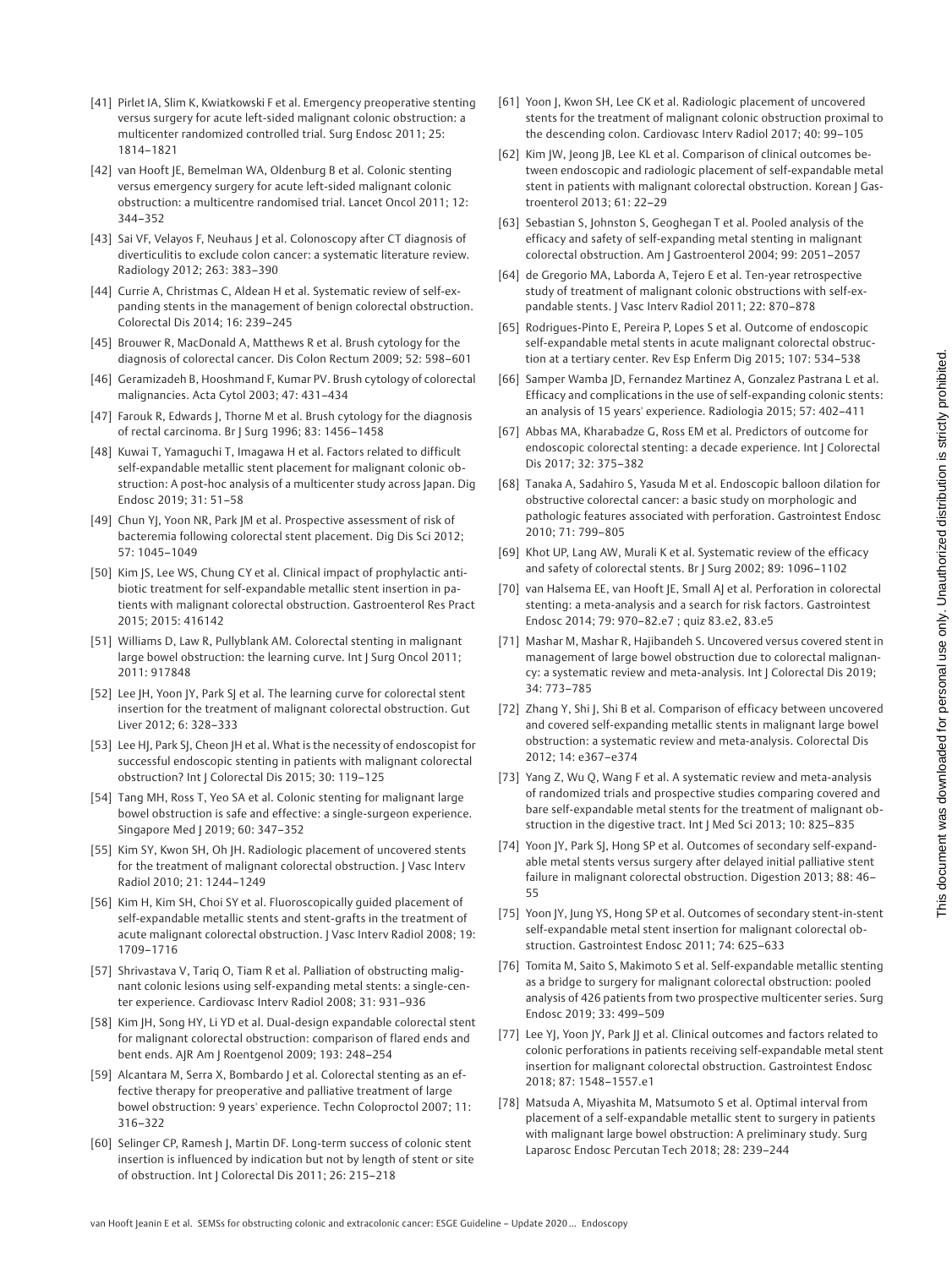- [79] Ogawa S, Ishii T, Minaga K et al. The feasibility of 18-mm-diameter colonic stents for obstructive colorectal cancers. Oncology 2017; 93: (Suppl. 01): 43–48
- [80] Kim BC, Han KS, Hong CW et al. Clinical outcomes of palliative selfexpanding metallic stents in patients with malignant colorectal obstruction. J Dig Dis 2012; 13: 258–266
- [81] Manes G, de Bellis M, Fuccio L et al. Endoscopic palliation in patients with incurable malignant colorectal obstruction by means of self-expanding metal stent: analysis of results and predictors of outcomes in a large multicenter series. Arch Surg 2011; 146: 1157–1162
- [82] Im JP, Kim SG, Kang HW et al. Clinical outcomes and patency of selfexpanding metal stents in patients with malignant colorectal obstruction: a prospective single center study. Int J Colorectal Dis 2008; 23: 789–794
- [83] Imai M, Kamimura K, Takahashi Y et al. The factors influencing longterm outcomes of stenting for malignant colorectal obstruction in elderly group in community medicine. Int J Colorectal Dis 2018; 33: 189–197
- [84] Pais-Cunha I, Castro R, Libanio D et al. Endoscopic stenting for palliation of intra-abdominal gastrointestinal malignant obstruction: predictive factors for clinical success. Eur | Gastroenterol Hepatol 2018; 30: 1033–1040
- [85] van den Berg EH, Bergmann JF, Ledeboer M et al. Radiological position and clinical outcome of preoperative self-expanding metal stents for obstructing colonic cancer: a single-centre cohort study. Dig Surg 2015; 32: 262–268
- [86] Di Mitri R, Mocciaro F, Traina M et al. Self-expandable metal stents for malignant colonic obstruction: data from a retrospective regional SIED-AIGO study. Dig Liver Dis 2014; 46: 279–282
- [87] Cheung DY, Kim JY, Hong SP et al. Outcome and safety of self-expandable metallic stents for malignant colon obstruction: a Korean multicenter randomized prospective study. Surg Endosc 2012; 26: 3106–3113
- [88] Park JK, Lee MS, Ko BM et al. Outcome of palliative self-expanding metal stent placement in malignant colorectal obstruction according to stent type and manufacturer. Surg Endosc 2011; 25: 1293–1299
- [89] Small AJ, Baron TH. Comparison of Wallstent and Ultraflex stents for palliation of malignant left-sided colon obstruction: a retrospective, case-matched analysis. Gastrointest Endosc 2008; 67: 478–488
- [90] Cheung HY, Chung CC, Tsang WW et al. Endolaparoscopic approach vs conventional open surgery in the treatment of obstructing left-sided colon cancer: a randomized controlled trial. Arch Surg 2009; 144: 1127–1132
- [91] Alcantara M, Serra-Aracil X, Falco | et al. Prospective, controlled, randomized study of intraoperative colonic lavage versus stent placement in obstructive left-sided colonic cancer. World J Surg 2011; 35: 1904–1910
- [92] Ho KS, Quah HM, Lim |F et al. Endoscopic stenting and elective surgery versus emergency surgery for left-sided malignant colonic obstruction: a prospective randomized trial. Int J Colorectal Dis 2012; 27: 355–362
- [93] Ghazal AH, El-Shazly WG, Bessa SS et al. Colonic endolumenal stenting devices and elective surgery versus emergency subtotal/total colectomy in the management of malignant obstructed left colon carcinoma. J Gastrointest Surg 2013; 17: 1123–1129
- [94] Arezzo A, Balague C, Targarona E et al. Colonic stenting as a bridge to surgery versus emergency surgery for malignant colonic obstruction: results of a multicentre randomised controlled trial (ESCO trial). Surg Endosc 2017; 31: 3297–3305
- [95] Cui J, Zhang JL, Wang S et al. [A preliminary study of stenting followed by laparoscopic surgery for obstructing left-sided colon cancer] [Article in Chinese]. Zhonghua Wei Chang Wai Ke Za Zhi 2011; 14: 40–43
- [96] Hill J, Kay C, Morton D et al. CREST: Randomised phase III study of stenting as a bridge to surgery in obstructing colorectal cancer – Results of the UK ColoRectal Endoscopic Stenting Trial (CREST). | Clin Oncol 2016; 34 : (Suppl. 15): 3507
- [97] Amelung FJ, Consten ECJ, Siersema PD et al. A population-based analysis of three treatment modalities for malignant obstruction of the proximal colon: acute resection versus stent or stoma as a bridge to surgery. Ann Surg Oncol 2016; 23: 3660–3668
- [98] Amelung FJ, Draaisma WA, Consten ECJ et al. Self-expandable metal stent placement versus emergency resection for malignant proximal colon obstructions. Surg Endosc 2017; 31: 4532–4541
- [99] Amelung FJ, de Beaufort HW, Siersema PD et al. Emergency resection versus bridge to surgery with stenting in patients with acute right-sided colonic obstruction: a systematic review focusing on mortality and morbidity rates. Int | Colorectal Dis 2015; 30: 1147-1155
- [100] Amelung FJ, Burghgraef TA, Tanis PJ et al. Critical appraisal of oncological safety of stent as bridge to surgery in left-sided obstructing colon cancer; a systematic review and meta-analysis. Crit Rev Oncol Hematol 2018; 131: 66–75
- [101] Rodrigues-Pinto E, Morais R, Coelho C et al. Bridge-to-surgery versus emergency surgery in the management of left-sided acute malignant colorectal obstruction - Efficacy, safety and long-term outcomes. Dig Liver Dis 2019; 51: 364–372
- [102] Mege D, Sabbagh C, Manceau G et al. What is the best option between primary diverting stoma or endoscopic stent as a bridge to surgery with a curative intent for obstructed left colon cancer? Results from a propensity score analysis of the French Surgical Association multicenter cohort of 518 patients Ann Surg Oncol 2019; 26: 756–764
- [103] Verstockt B, Van Driessche A, De Man M et al. Ten-year survival after endoscopic stent placement as a bridge to surgery in obstructing colon cancer. Gastrointest Endosc 2018; 87: 705–713.e2
- [104] Flor-Lorente B, Baguena G, Frasson M et al. Self-expanding metallic stent as a bridge to surgery in the treatment of left colon cancer obstruction: Cost-benefit analysis and oncologic results. Cir Esp 2017; 95: 143–151
- [105] Saito S, Yoshida S, Isayama H et al. A prospective multicenter study on self-expandable metallic stents as a bridge to surgery for malignant colorectal obstruction in Japan: efficacy and safety in 312 patients. Surg Endosc 2016; 30: 3976–3986
- [106] Li CY, Guo SB, Wang NF. Decompression of acute left-sided malignant colorectal obstruction: comparing transanal drainage tube with metallic stent. J Clin Gastroenterol 2014; 48: e37–42
- [107] Foo CC, Poon SHT, Chiu RHY et al. Is bridge to surgery stenting a safe alternative to emergency surgery in malignant colonic obstruction: a meta-analysis of randomized control trials. Surg Endosc 2019; 33: 293–302
- [108] Yang P, Lin XF, Lin K et al. The role of stents as bridge to surgery for acute left-sided obstructive colorectal cancer: meta-analysis of randomized controlled trials. Rev Invest Clin 2018; 70: 269–278
- [109] Sloothaak DA, van den Berg MW, Dijkgraaf MG et al. Oncological outcome of malignant colonic obstruction in the Dutch Stent-In 2 trial. Br J Surg 2014; 101: 1751–1757
- [110] Amelung FJ, Borstlap WAA, Consten ECJ et al. Propensity score-matched analysis of oncological outcome between stent as bridge to surgery and emergency resection in patients with malignant left-sided colonic obstruction. Br J Surg 2019; 106: 1075–1086
- [111] Maruthachalam K, Lash GE, Shenton BK et al. Tumour cell dissemination following endoscopic stent insertion. Br J Surg 2007; 94: 1151–1154
- [112] Sabbagh C, Browet F, Diouf M et al. Is stenting as "a bridge to surgery" an oncologically safe strategy for the management of acute, left-sided, malignant, colonic obstruction? A comparative study with a propensity score analysis. Ann Surg 2013; 258: 107–115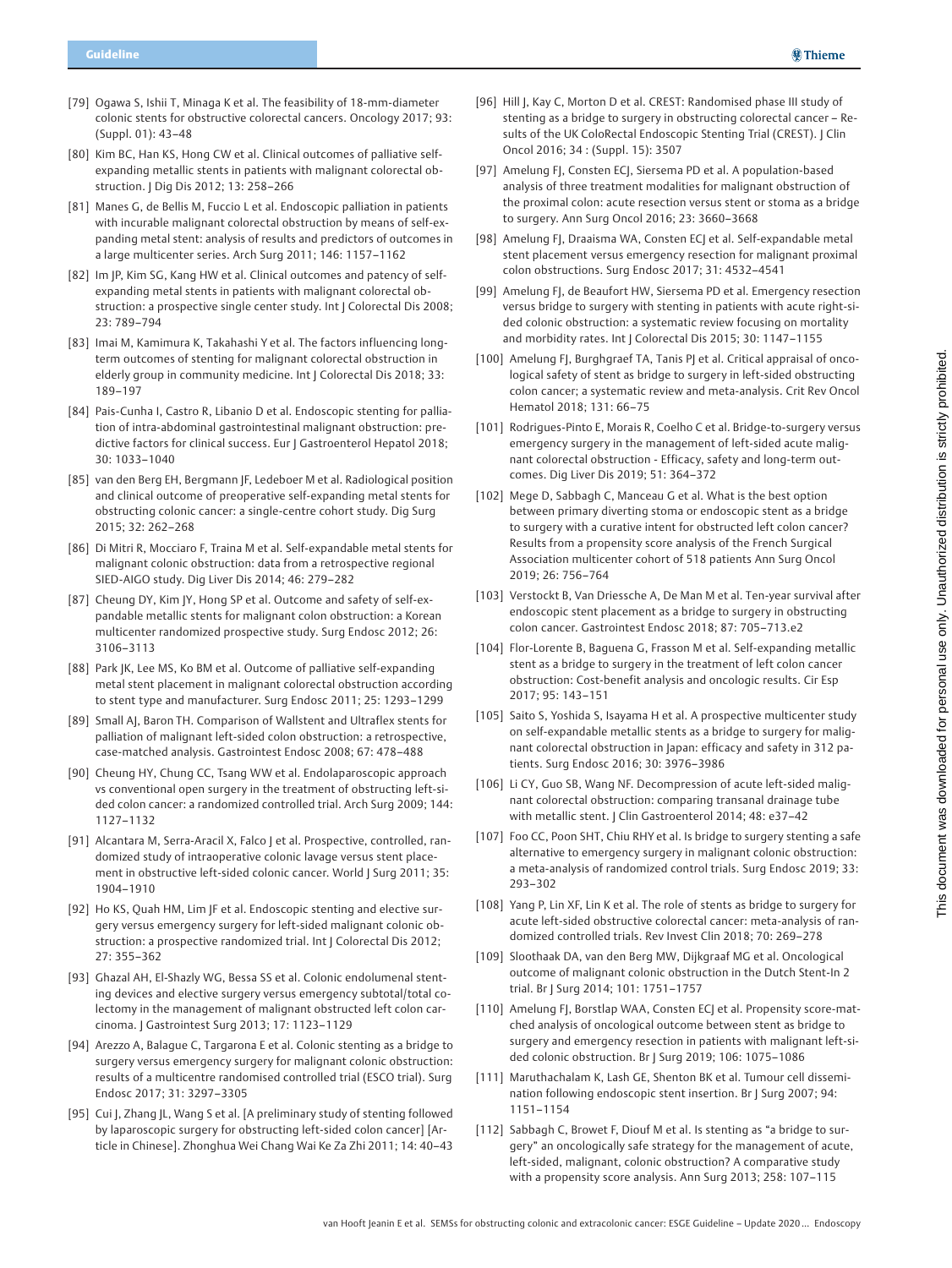- [113] Kim HJ, Choi GS, Park JS et al. Higher rate of perineural invasion in stent-laparoscopic approach in comparison to emergent open resection for obstructing left-sided colon cancer. Int J Colorectal Dis 2013; 28: 407–414
- [114] Matsuda A, Yamada T, Matsumoto S et al. Short-term outcomes of a self-expandable metallic stent as a bridge to surgery vs. a transanal decompression tube for malignant large-bowel obstruction: a metaanalysis. Surg Today 2019; 49: 728–737
- [115] Allievi N, Ceresoli M, Fugazzola P et al. Endoscopic stenting as bridge to surgery versus emergency resection for left-sided malignant colorectal obstruction: an updated meta-analysis. Int J Surg Oncol 2017; 2017: 2863272
- [116] Arezzo A, Passera R, Lo Secco G et al. Stent as bridge to surgery for left-sided malignant colonic obstruction reduces adverse events and stoma rate compared with emergency surgery: results of a systematic review and meta-analysis of randomized controlled trials. Gastrointest Endosc 2017; 86: 416–426
- [117] Wang X, He J, Chen X et al. Stenting as a bridge to resection versus emergency surgery for left-sided colorectal cancer with malignant obstruction: A systematic review and meta-analysis. Int J Surg 2017; 48: 64–68
- [118] Huang X, Lv B, Zhang S et al. Preoperative colonic stents versus emergency surgery for acute left-sided malignant colonic obstruction: a meta-analysis. J Gastrointest Surg 2014; 18: 584–591
- [119] Zhao X, Liu B, Zhao E et al. The safety and efficiency of surgery with colonic stents in left-sided malignant colonic obstruction: a metaanalysis. Gastroenterol Res Pract 2014; 2014: 407325
- [120] Ceresoli M, Allievi N, Coccolini F et al. Long-term oncologic outcomes of stent as a bridge to surgery versus emergency surgery in malignant left side colonic obstructions: a meta-analysis. J Gastrointest Oncol 2017; 8: 867–876
- [121] Matsuda A, Miyashita M, Matsumoto S et al. Comparison of longterm outcomes of colonic stent as "bridge to surgery" and emergency surgery for malignant large-bowel obstruction: a meta-analysis. Ann Surg Oncol 2015; 22: 497–504
- [122] Schoonbeek PK, Genzel P, van den Berg EH et al. Outcomes of selfexpanding metal stents in malignant colonic obstruction are independent of location or length of the stenosis: results of a retrospective, single-center series. Dig Surg 2018; 35: 230–235
- [123] Boyle DJ, Thorn C, Saini A et al. Predictive factors for successful colonic stenting in acute large-bowel obstruction: a 15-year cohort analysis. Dis Colon Rectum 2015; 58: 358–362
- [124] Matsuzawa T, Ishida H, Yoshida S et al. A Japanese prospective multicenter study of self-expandable metal stent placement for malignant colorectal obstruction: short-term safety and efficacy within 7 days of stent procedure in 513 cases. Gastrointest Endosc 2015; 82: 697–707.e1
- [125] Abdussamet Bozkurt M, Gonenc M, Kapan S et al. Colonic stent as bridge to surgery in patients with obstructive left-sided colon cancer. JSLS 2014; 18: pii: e2014.00161 doi:10.4293/JSLS.2014.00161
- [126] Sirikurnpiboon S, Awapittaya B, Jivapaisarnpong P et al. Bridging metallic stent placement in acute obstructed left sided malignant colorectal cancer: optimal time for surgery. J Med Assoc Thai 2014; 97: (Suppl. 11): S81–S86
- [127] Kim JH, Kwon KA, Lee JJ et al. Surgical failure after colonic stenting as a bridge to surgery. World J Gastroenterol 2014; 20: 11826–11834
- [128] Ho KM, Chan KM, Kwok SY et al. Colonic self-expanding metal stent (SEMS) as a bridge to surgery in left-sided malignant colonic obstruction: an 8-year review. Surg Endosc 2017; 31: 2255–2262
- [129] Broholm M, Kobborg M, Frostberg E et al. Delay of surgery after stent placement for resectable malignant colorectal obstruction is associated with higher risk of recurrence. Int | Colorectal Dis 2017; 32: 513–516
- [130] Lee GJ, Kim HJ, Baek JH et al. Comparison of short-term outcomes after elective surgery following endoscopic stent insertion and emergency surgery for obstructive colorectal cancer. Int | Surg 2013; 11: 442–446
- [131] Seymour MT, Morton D. FOxTROT: an international randomised controlled trial in 1052 patients evaluating neoadjuvant chemotherapy (NAC) for colon cancer. | Clin Oncol 2019; 37: Abstract 3504 doi:10.1200/JCO.2019.37.15\_suppl.3504
- [132] Veld JV, Amelung FJ, Borstlap WAA et al. Comparison of decompressing stoma vs stent as a bridge to surgery for left-sided obstructive colon cancer. JAMA Surg 2020: doi:10.1001/jamasurg.2019.5466 Epub ahead of print
- [133] Oistamo E, Hjern F, Blomqvist L et al. Emergency management with resection versus proximal stoma or stent treatment and planned resection in malignant left-sided colon obstruction. World | Surg Oncol 2016; 14: 232
- [134] Amelung FJ, Ter Borg F, Consten EC et al. Deviating colostomy construction versus stent placement as bridge to surgery for malignant left-sided colonic obstruction. Surg Endosc 2016; 30: 5345–5355
- [135] Cho YK, Kim SW, Lee BI et al. Clinical outcome of self-expandable metal stent placement in the management of malignant proximal colon obstruction. Gut Liver 2011; 5: 165–170
- [136] Yao LQ, Zhong YS, Xu MD et al. Self-expanding metallic stents drainage for acute proximal colon obstruction. World | Gastroenterol 2011; 17: 3342–3346
- [137] Repici A, Adler DG, Gibbs CM et al. Stenting of the proximal colon in patients with malignant large bowel obstruction: techniques and outcomes. Gastrointest Endosc 2007; 66: 940–944
- [138] Dronamraju SS, Ramamurthy S, Kelly SB et al. Role of self-expanding metallic stents in the management of malignant obstruction of the proximal colon. Dis Colon Rectum 2009; 52: 1657–1661
- [139] Morita S, Yamamoto K, Ogawa A et al. Benefits of using a selfexpandable metallic stent as a bridge to surgery for right- and leftsided obstructive colorectal cancers. Surg Today 2019; 49: 32–37
- [140] Kye BH, Lee YS, Cho HM et al. Comparison of long-term outcomes between emergency surgery and bridge to surgery for malignant obstruction in right-sided colon cancer: a multicenter retrospective study. Ann Surg Oncol 2016; 23: 1867–1874
- [141] Siddiqui A, Cosgrove N, Yan LH et al. Long-term outcomes of palliative colonic stenting versus emergency surgery for acute proximal malignant colonic obstruction: a multicenter trial. Endosc Int Open 2017; 5: e232–e238
- [142] Liang TW, Sun Y, Wei YC et al. Palliative treatment of malignant colorectal obstruction caused by advanced malignancy: a self-expanding metallic stent or surgery? A system review and meta-analysis Surg Today 2014; 44: 22–33
- [143] Ribeiro IB, Bernardo WM, Martins BDC et al. Colonic stent versus emergency surgery as treatment of malignant colonic obstruction in the palliative setting: a systematic review and meta-analysis. Endosc Int Open 2018; 6: e558–e567
- [144] Takahashi H, Okabayashi K, Tsuruta M et al. Self-expanding metallic stents versus surgical intervention as palliative therapy for obstructive colorectal cancer: a meta-analysis. World J Surg 2015; 39: 2037– 2044
- [145] Zhao XD, Cai BB, Cao RS et al. Palliative treatment for incurable malignant colorectal obstructions: a meta-analysis. World J Gastroenterol 2013; 19: 5565–5574
- [146] Abelson JS, Yeo HL, Mao J et al. A long-term postprocedural outcomes of palliative emergency stenting vs stoma in malignant largebowel obstruction. JAMA Surg 2017; 152: 429–435
- [147] Young CJ, De-Loyde KJ, Young JM et al. Improving quality of life for people with incurable large-bowel obstruction: randomized control trial of colonic stent insertion. Dis Colon Rectum 2015; 58: 838–849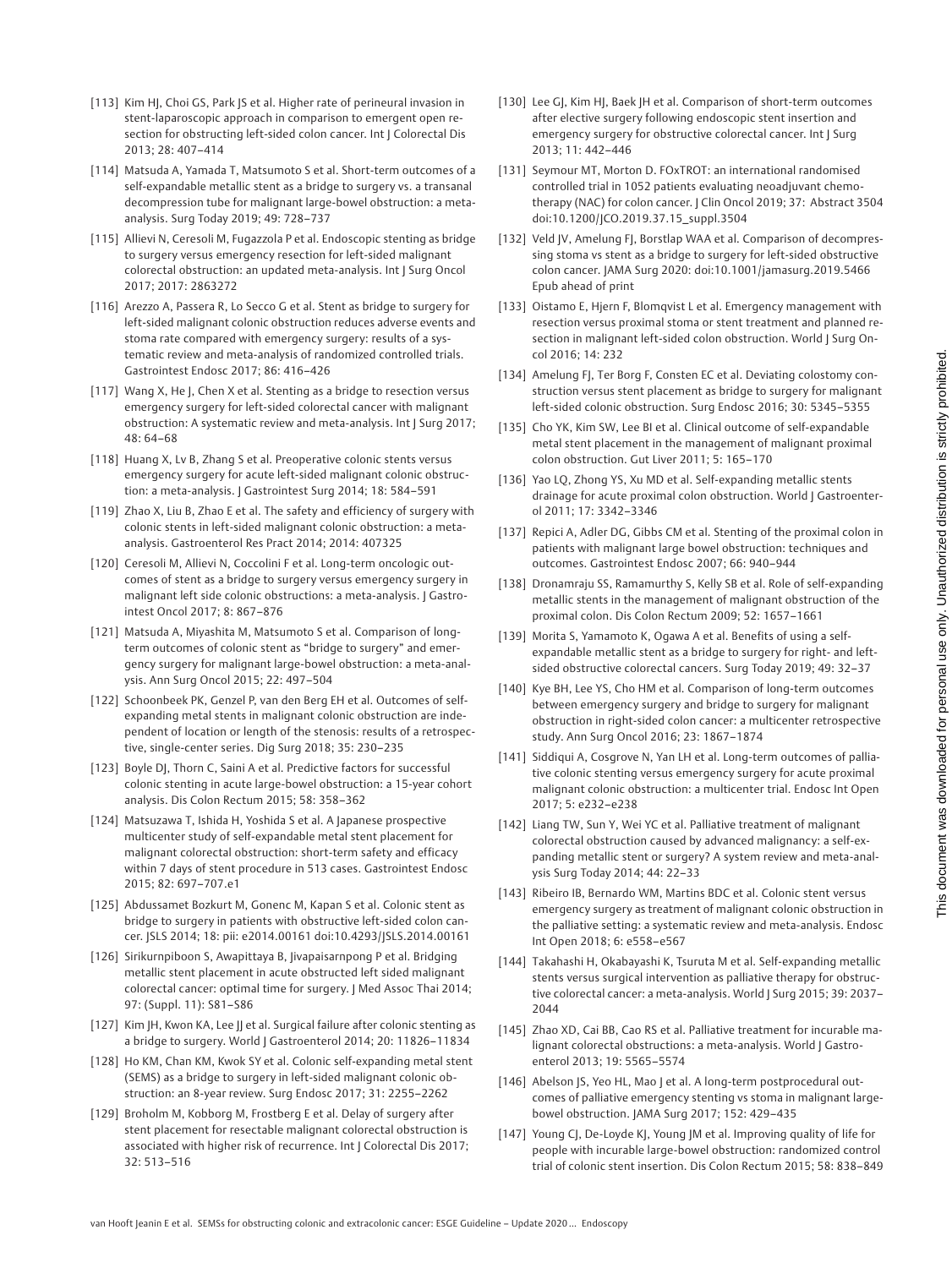- [148] Karoui M, Charachon A, Delbaldo C et al. Stents for palliation of obstructive metastatic colon cancer: impact on management and chemotherapy administration. Arch Surg 2007; 142: 619–623; discussion 623
- [149] Young CJ, Zahid A. Randomized controlled trial of colonic stent insertion in non-curable large bowel obstruction: a post hoc cost analysis. Colorectal Dis 2018; 20: 288–295
- [150] Faraz S, Salem SB, Schattner M et al. Predictors of clinical outcome of colonic stents in patients with malignant large-bowel obstruction because of extracolonic malignancy. Gastrointest Endosc 2018; 87: 1310–1317
- [151] Park YE, Park Y, Park SJ et al. Outcomes of stent insertion and mortality in obstructive stage IV colorectal cancer patients through 10 year duration. Surg Endosc 2019; 33: 1225–1234
- [152] Park JJ, Rhee K, Yoon JY et al. Impact of peritoneal carcinomatosis on clinical outcomes of patients receiving self-expandable metal stents for malignant colorectal obstruction. Endoscopy 2018; 50: 1163– 1174
- [153] Ceze N, Charachon A, Locher C et al. Safety and efficacy of palliative systemic chemotherapy combined with colorectal self-expandable metallic stents in advanced colorectal cancer: A multicenter study. Clin Res Hepatol Gastroenterol 2016; 40: 230–238
- [154] Imbulgoda A, MacLean A, Heine | et al. Colonic perforation with intraluminal stents and bevacizumab in advanced colorectal cancer: retrospective case series and literature review. Can | Surg 2015; 58: 167–171
- [155] Bong JW, Lee JL, Kim CW et al. Risk factors and adequate management for complications of bevacizumab treatment requiring surgical intervention in patients with metastatic colorectal cancer. Clin Colorectal Cancer 2018; 17: e639–e645
- [156] Kim JY, Kim SG, Im JP et al. Comparison of treatment outcomes of endoscopic stenting for colonic and extracolonic malignant obstruction. Surg Endosc 2013; 27: 272–277
- [157] Moon SJ, Kim SW, Lee BI et al. Palliative stent for malignant colonic obstruction by extracolonic malignancy: a comparison with colorectal cancer. Dig Dis Sci 2014; 59: 1891–1897
- [158] Kim BK, Hong SP, Heo HM et al. Endoscopic stenting is not as effective for palliation of colorectal obstruction in patients with advanced gastric cancer as emergency surgery. Gastrointest Endosc 2012; 75: 294–301
- [159] Kim JH, Song HY, Park JH et al. Metallic stent placement in the palliative treatment of malignant colonic obstructions: primary colonic versus extracolonic malignancies. | Vasc Intervent Radiol 2011; 22: 1727–1732
- [160] Trompetas V, Saunders M, Gossage J et al. Shortcomings in colonic stenting to palliate large bowel obstruction from extracolonic malignancies. Int J Colorectal Dis 2010; 25: 851–854
- [161] Shin SJ, Kim TI, Kim BC et al. Clinical application of self-expandable metallic stent for treatment of colorectal obstruction caused by extrinsic invasive tumors. Dis Colon Rectum 2008; 51: 578–583
- [162] Keranen I, Lepisto A, Udd M et al. Stenting for malignant colorectal obstruction: a single-center experience with 101 patients. Surg Endosc 2012; 26: 423–430
- [163] Keswani RN, Azar RR, Edmundowicz SA et al. Stenting for malignant colonic obstruction: a comparison of efficacy and complications in colonic versus extracolonic malignancy. Gastrointest Endosc 2009; 69 : 675–680
- [164] Jutzi L, Russell D, Ho S et al. The role of palliative colorectal stents in gynaecologic malignancy. Gynecol Oncol 2014; 134: 566–569
- [165] Bayraktar B, Ozemir IA, Kefeli U et al. Colorectal stenting for palliation and as a bridge to surgery: A 5-year follow-up study. World J Gastroenterol 2015; 21: 9373–9379
- [166] Gallo G, Sammarco G, Chiriatti AP et al. The role of self-expandable metallic stents as "bridge to surgery" for the treatment of acute malignant colorectal obstruction. Our experience. Ann Ital Chir 2017; 6: 418–424
- [167] Gargallo CJ, Ferrandez A, Carrera P et al. Short- and long-term clinical outcomes of self-expandable metal stents inserted for colorectal obstruction and efficacy of different insertion techniques. Gastroenterol Hepatol 2019; 42: 157–163
- [168] Gleditsch D, Soreide OK, Nesbakken A. Managing malignant colorectal obstruction with self-expanding stents. a closer look at bowel perforations and failed procedures. J Gastrointest Surg 2016; 20: 1643–1649
- [169] Kobborg M, Broholm M, Frostberg E et al. Short-term results of selfexpanding metal stents for acute malignant large bowel obstruction. Colorectal Dis 2017; 19: o365–o371
- [170] Kohler G, Antoniou SA, Lechner M et al. Stenting for emergency colorectal obstruction: an analysis of 204 patients in relation to predictors of failure and complications. Scand | Surg 2015; 104: 146–153
- [171] Lee HJ, Hong SP, Cheon JH et al. Clinical Outcomes of self-expandable metal stents for malignant rectal obstruction. Dis Colon Rectum 2018; 61: 43–50
- [172] Lim TZ, Chan DKH, Tan KK. Endoscopic stenting does not worsen long term outcomes amongst patients presenting with obstruction from colorectal cancers. Ann Surg Oncol 2017; 24: 1618–1625
- [173] Park SJ, Lee KY, Kwon SH et al. Stenting as a bridge to surgery for obstructive colon cancer: does it have surgical merit or oncologic demerit? Ann Surg Oncol 2016; 23: 842–848
- [174] Salamone G, Falco N, Atzeni J et al. Colonic stenting in acutely obstructed left-sided colon cancer Clinical evaluation and cost analysis. Ann Ital Chir 2014; 85: 556–562
- [175] Sousa M, Pinho R, Proenca L et al. Predictors of complications and mortality in patients with self-expanding metallic stents for the palliation of malignant colonic obstruction. GE Port | Gastroenterol 2017; 24: 122–128
- [176] Mehmood RK, Parker J, Kirkbride P et al. Outcomes after stenting for malignant large bowel obstruction without radiologist support. World J Gastroenterol 2014; 20: 6309–6313
- [177] Gianotti L, Tamini N, Nespoli L et al. A prospective evaluation of short-term and long-term results from colonic stenting for palliation or as a bridge to elective operation versus immediate surgery for large-bowel obstruction. Surg Endosc 2013; 27: 832–842
- [178] Angenete E, Asplund D, Bergstrom M et al. Stenting for colorectal cancer obstruction compared to surgery–a study of consecutive patients in a single institution. Int J Colorectal Dis 2012; 27: 665-670
- [179] Young CJ, Suen MK, Young J et al. Stenting large bowel obstruction avoids a stoma: consecutive series of 100 patients. Colorectal Dis 2011; 13: 1138–1141
- [180] Baron TH, Wong Kee Song LM, Repici A. Role of self-expandable stents for patients with colon cancer (with videos). Gastrointest Endosc 2012; 75: 653–662
- [181] Avlund TH, Erichsen R, Ravn S et al. The prognostic impact of bowel perforation following self-expanding metal stent as a bridge to surgery in colorectal cancer obstruction. Surg Endosc 2018; 32: 328– 336
- [182] Kim MK, Kye BH, Lee IK et al. Outcome of bridge to surgery stenting for obstructive left colon cancer. ANZ | Surg 2017; 87: e245-e250
- [183] Lee HJ, Park SJ, Min BS et al. The role of primary colectomy after successful endoscopic stenting in patients with obstructive metastatic colorectal cancer. Dis Colon Rectum 2014; 57: 694–649